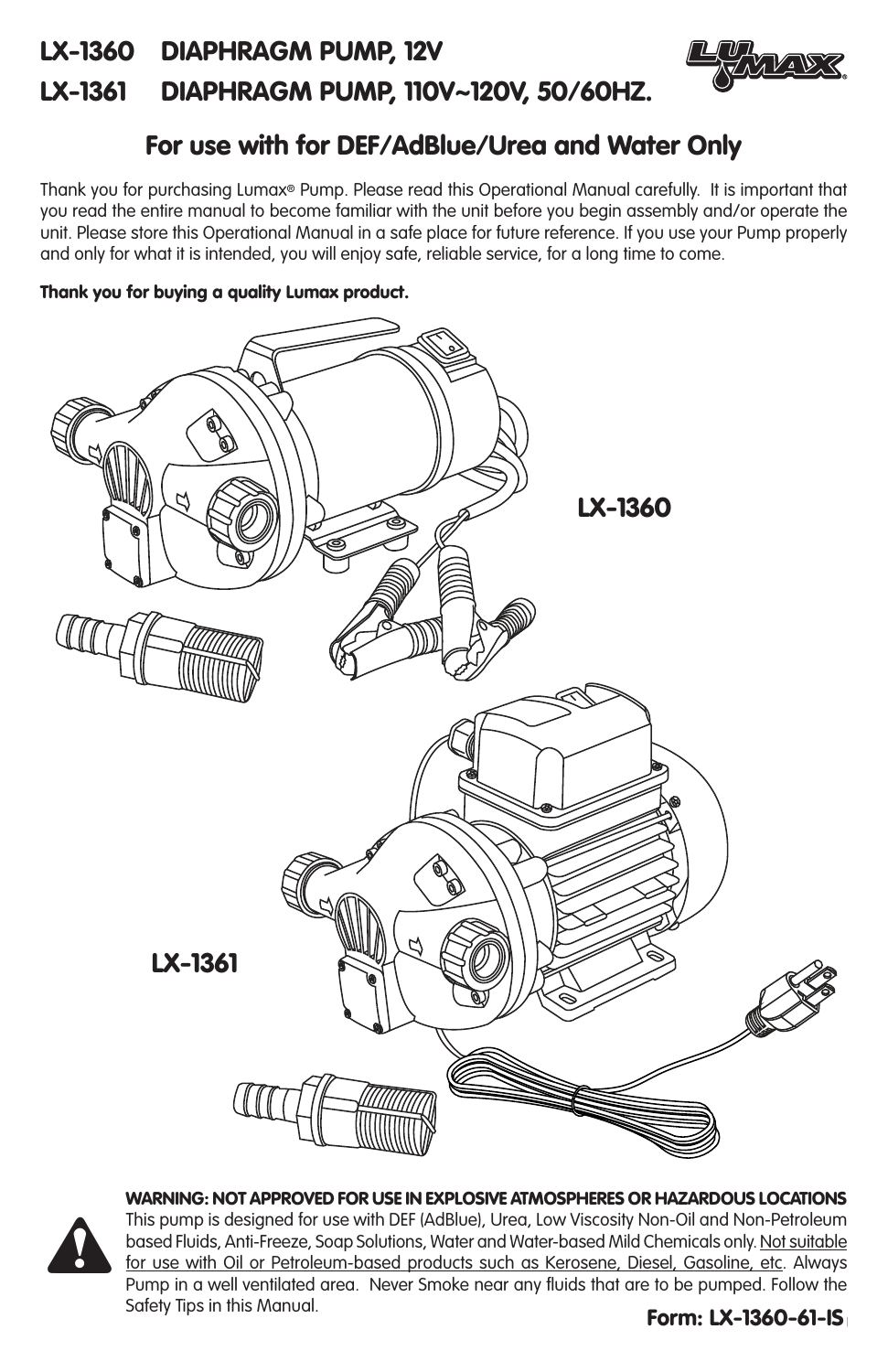

WARNING: This pump is designed for use with DEF (AdBlue), Urea, Low Viscosity Non-Oil and Non-Petroleum based Fluids, Anti-Freeze, Soap Solutions, Water and Water-based Mild Chemicals only. Not suitable for use with Oil or Petroleum-based products such as Kerosene, Diesel, Gasoline, etc. Always Pump in a well ventilated area. Never Smoke near any fluids that are to be pumped. Follow the Safety Tips in this Manual. Refer to the materials below, to check which Fluids can be pumped, using this Pump.

WETTED MATERIALS: Thermoplastic Polyurethane (TPU); Polypropylene (PP); Nylon/Polyamide (NYL); Nitrile Rubber (Buna-N/NBR); Viton® (Fluoropolymer Elastomer); Stainless Steel (SS 304)

Materials (Can be Pumped): Anti Freeze (Alcohol & Glycol Base); Detergent Solutions; Fruit Juices; Salt Water (Brine); Sea Water (Brine); Soap Solutions; Urea/DEF/AdBlue; Vegetable Juices; Water: Fresh and Distilled (Deionized) and Wines.

Warning: This product is not intended for potable water applications (human consumption – drinking and cooking) and has not been designed to be compliant with the "Safe Drinking Water Act" requirements for low lead in potable water applications. This item is for use only in non-potable (non-human consumption) water applications.

Materials (Should Not be Pumped): Actaldehyde; Acetic Acid (20-50%); Acetic Anhydride; Acetone; Alcohols (Amyl, Benzyl, Butyl, Diacetone, Ethyl (Ethanol), Hexyl (1-Hexanol), Isobutyl, Isopropyl, Methyl (Methanol), Propyl, Aluminum Sulfate; Ammonia (Anhydrous, Liquid); Ammonium Hydroxide; Benzene; Benzoic Acid; Bleach Solutions, Boric Acid (30%); Brake Fluid (Hexylene Glycol); Calcium Carbonate; Calcium Chloride; Calcium Hypochlorite (20%); Calcium Sulfate; Chlorine (Wet); Chlorox; Citric Acid; Copper Chloride; Copper Sulfate; Diesel Oil (Fuel ASTM #2); Ethyl Acetate; Ethylene Glycol; Formaldehyde; Formic Acid; Fuel Oils (ASTM #1-#9); Gasoline (Unleaded); Gasoline (Petrol); Glycerol (Glycerine); Grease; Heptane (Brake Cleaner); Hexane; Hexyl Alcohol (Hexanol); Hexylene Glycol (Brake Fluid); Hydraulic Oil; Hydrochloric Acid (20%-30%); Hydrogen Peroxide (30%); Isobutyl Alcohol; Isopropyl Alcohol; Jet Fuels (JP1 to JP6); Kerosene; Lacquers; Lacquer Solvents; Lactic Acid; Lubricating Oils (Petroleum); Methyl Ethyl Ketone; Mineral Oil (Petroleum); Motor Oil; Naphtha; Nitric Acid (50%); Oils (Animal, Mineral, Vegetable); Oxalic Acid; Petroleum (Crude Oil); Phosphoric Acid (50%); Photographic Developer; Potassium Chloride; Potassium Hydroxide (Caustic Potash); Propylene Glycol; Silicone Oils; Soda Ash (Sodium Carbonate); Sodium Bicarbonate; Sodium Chlorate; Sodium Chloride; Sodium Chromate; Sodium Hydroxide (50%); Sodium Hypochlorite; Sodium Nitrate; Sodium Nitrite; Sodium Peroxide; Sodium Phosphate; Sodium Silicates; Sodium Sulfate; Sodium Sulfide; Sodium Sulfite; Stearic Acid; Stoddard Solvent; Sulfuric Acid (75%); Tallow; Toluene; Toluol; Transformer Oil; Transmission Fluid (Type A); Trichlorethane; Trichlorethylene; Turpentine; Varnish; Vegetable Oils; Vinegar; Xylene; Zinc Chloride and Zinc Sulfate.

Caution: The above Materials List is to be referred for guidance only in selecting equipment for appropriate chemical compatibility. **ALWAYS** test your equipment under the specific conditions of your application before permanent installation. Ratings of chemical behavior listed in this manual apply at a 48 hour exposure period. Lumax has no knowledge of possible effects beyond this period. All recommendations are based on room temperature (72°F/22°C) exposure. Compatibility results may deviate from these recommendations at elevated temperatures. Recommendations are based on presence of listed chemical only. Mixtures containing more than one chemical can greatly affect chemical compatibility. Polypropylene products and components should not be used with low flash point chemicals, regardless of chemical compatibility results. Failure, improper selection, or improper use of the products referred to and described herein or related items can cause severe personal injury or property damage. This document and other information provides product options for further investigation by users having technical expertise. It is important that you analyze all aspects of your application and review the information concerning the product or system.

Due to the variety of operating conditions and applications for these products, the user, through his or her own analysis and testing, is solely responsible for making the final selection of the products and assuring that all performance, safety and warning requirements are met. The materials described and referred to herein are subject to change at any time without notice. Lumax does not warrant (neither express nor implied) that the information in this chart is accurate or complete or that any material is suitable for any purpose. If there is any question about any Material that can or cannot be pumped, do not operate the pump. Check with Lumax as to whether it is safe or unsafe, to operate the pump.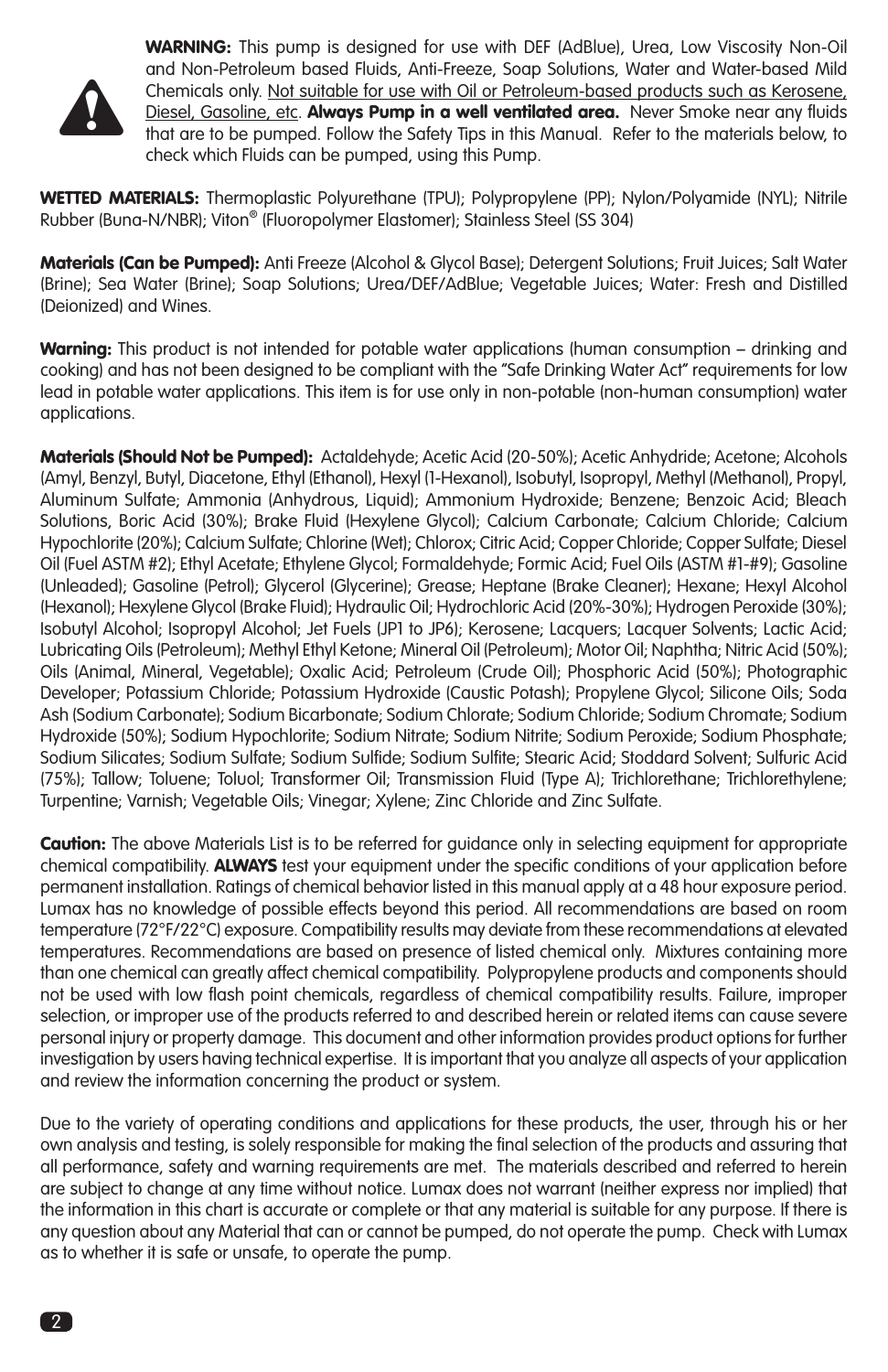

# WARNING FOR YOUR OWN PROTECTION READ, UNDERSTAND AND OBSERVE THESE SAFETY TIPS AND ALL INSTRUCTIONS BEFORE USING THIS PRODUCT!  $\blacktriangle$

Your Safety is very important to us. To ensure operator safety and to protect the pump from potential damage, you must be fully acquainted with this instruction manual before performing any operation. Please read this Operational Manual carefully. The Instructions contained in this Manual must be read and understood by the operator prior to operating the pump. It is extremely important that you read the entire Manual to become familiar with the pump before you begin to operate the unit. Properly cared for, this pump will give you extended time of trouble-free performance. Please store this Operational Manual, for later reference.

Fire and Explosion Hazard: The motors are not of the anti-explosive-type. Do not install them where inflammable vapors could be present.

**Equipment Misuse Hazard:** It is the responsibility of the installer to provide the necessary line accessories to ensure the correct and safe operation of the pump. The accessories that are not suitable to be used with the previously indicated material could damage the pump and/or cause injury to persons, as well as causing pollution.

Caution: The pump must never be operated before the delivery and suction lines have been connected.

Pumps should only be used as recommended. Any tool can fail if it is misused. To avoid Serious Personal Injury when using your Pump, follow these Safety Tips and Rules :

- Do Not use Pump for the purpose it is not intended for.
- Always Wear Appropriate Protective Clothing and Equipment. Do Not wear Loose Clothing or Jewelry. They can be caught in Moving Parts. Protective Gloves and Non-skid Footwear are recommended when working with Pumps. Approved Guards and Protective Equipment, such as, Impact Resistant Safety Glasses, Safety or Chemical Splash Goggles, Full Face Shield, Safety Shoes, Arm Guards, Protective Gloves and Apron Must be used for Operator Protection. Wear Protective Hair Covering to contain Long Hair.
- Use Respirator. Always wear proper Face Mask to avoid Inhalation of Fumes and Hazardous Gases. Never Smoke near any fluids that are to be pumped. Always Pump in a well ventilated area.
- **Stay Alert.** Watch what you are doing. Use Common Sense. Do Not operate Pump when you are Tired or under the influence of any medications. **Be Alert at All Times,** especially during Repetitive, Monotonous Operations. You may have demonstrated a certain product hundreds of times, but do not be lulled into Complacency due to a False Sense of Security. Tools can be extremely unforgiving if not used carefully and as per instructions.
- **Do not Over-reach.** Keep Proper Footing and Balance at all times.
- Keep Visitors Away. All Visitors should be kept away from Work Area. Do Not let Visitors operate Pump.
- Check Damaged Parts. Before use of the Pump, carefully check for any Damaged Parts to determine that the Pump will operate Properly and Perform its intended function. Check for Alignment of Moving Parts, Binding of Moving Parts, Breakage of Parts, Mounting, and any other Conditions that may affect its Operation. Any Part that is damaged should be properly Repaired or Replaced by an Authorized Service Center.
- Maintain Pumps with Care. Keep Pumps Clean and regularly serviced or maintained for Better and Safe Performance. Follow Instructions for Lubricating and changing Accessories. Inspect Pumps Periodically and if Pump or any of its parts are Damaged - have it Repaired by an Authorized Service Facility. Always keep your Pumps Inspected and Replace Immediately, if damaged or Worn.
- Store Idle Pump. When not in use, Pumps should be Stored in Dry, High and/or in Locked-up place. Childproof the Pump and work area.
- Pumps **Must** only be repaired by Qualified Technicians.
- Always check local area Laws and Ordinances regarding Handling, Pumping and Disposing of Liquids. Dispose of pumped fluid properly. Do Not drain into Street Drains, House Drains, or Backyards. Contact your local Municipal Waste Management officials for proper disposal methods.

## If there is any question about a condition being safe or unsafe, do not operate the pump.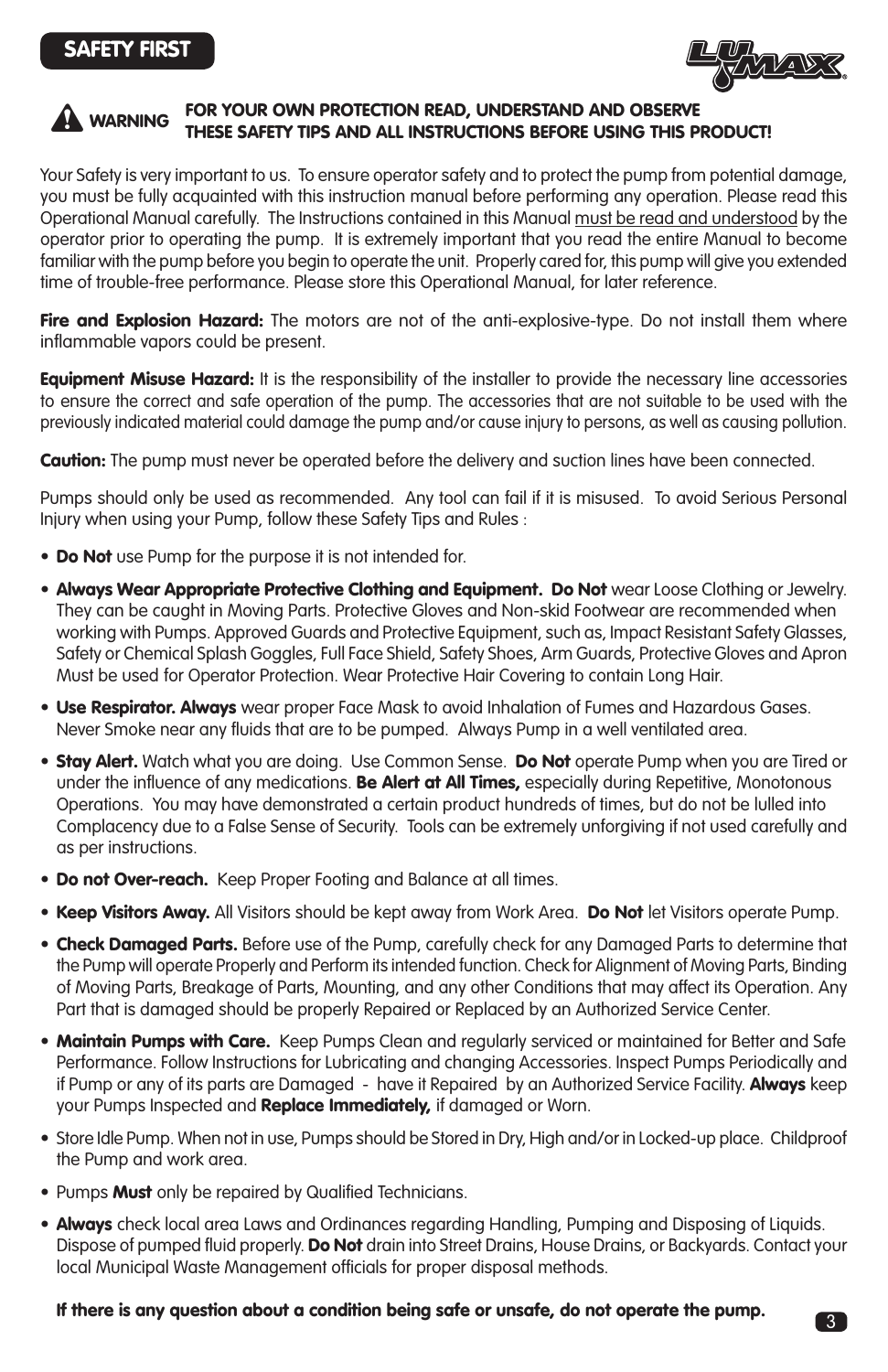# **SPECIFICATIONS**

- Voltage: 12VDC (LX-1360) / 110V-120VAC (LX-1361) Power: 300W (LX-1360) / 330W (LX-1361)
- Motor Amps: 16A (LX-1360) / 3A (LX-1361) On/Off Switch
- 
- Suction: LX-1360, 10 ft. (3m) / LX-1361, 32 ft. (10m) Speed: 2850 RPM
- Self-Priming: Up to 10 ft. (3m) above liquid level Pressure: 40 PSI (3bar)
- 
- Outlet Diameter: 1" (25mm), Pipe Thread PH (High): 8PH
- Maximum Liquid Temperature: 140°F (60°C) Cord Length: 6.4 Ft. (2m)
- 2 pcs. Connectors 1" (25mm)
- 
- 
- Flow Rate: 11 GPM (40L/Min) Duty Cycle: 30 Minute Continuous
	-
	-
- Inlet Diameter: 3/4" (19mm), Pipe Thread Viscosity: Up to 1000 cps./4600 SSU max.
	-
	-
- Inlet & Outlet Connection Type: Barb Mounting Base (LX-1360): 3" x 2" (76 x 50mm)
	- 2 pcs. Connectors 3/4" (19mm) Mounting Base (LX-1361): 4" x 3" (100 x 80mm)
	-
- LX-1360 Dimensions: 10" x 9.75" x 5.75" (270 x 245 x 142mm)
- IX-1361 Dimensions: 11.5" x 9.75" x 7" (290 x 245 x 180mm)
- LX-1360 Net/Gross Weight: 9 lbs. / 9.5 lbs. (4kg. / 4.2kg.)
- LX-1361 Net/Gross Weight: 13 lbs. / 14 lbs. (6 kg. / 6.5kg.)

**Preliminary Inspection:** Verify that all components are present. Request any missing parts from Lumax.

- Check that the Pump has not suffered any Damage during Transport or Storage.
- Carefully clean the Suction and Delivery Inlets and Outlets, removing any dust or other packaging material that may be present.
- Check that the Electrical Data corresponds to those indicated on the Data Label.
- Always install in a well illuminated area.
- Install the Pump at a minimum height above the surface of 0.3" (0.80cm).

Positioning and Configuration: In the case of installation in the open air, proceed to protect the Pump by providing a protection roof.

Note: The Pump can be installed in any position (Pump axis, vertical or horizontal). The Pump must be secured in a stable way using the holes on the bed of the motor and vibration damping devices.

Note: The broad range of Pump accessories make it suitable for many different uses, installations and applications. The supporting base can be positioned in different ways.

**Electrical Power Supply:** The Pump should be powered by a Safe Source and Direct Current line: Battery or 12V Power Supply with Safety Transformer. The maximum acceptable variations from the electrical parameters are: +/- 10% Voltage

Warning: Power supply from lines with values that do not fall within the indicate limits could cause serious damage to the electrical components and reduction of working performance.

Electrical Connections: It is the responsibility of the installer to carry out the electrical connections in compliance with the applicable regulations. Comply with the following (not exhaustive) instructions to ensure a proper Electrical Connection:

- Before installation and maintenance make sure that power supply to the electric lines has been turned OFF.
- Use cables with minimum cross-sections, rated voltages and installation type that are suitable for the characteristics of the Pump Specifications.
- Always close the cover of the terminal strip box before switching on the power supply, after having checked the integrity of the seal gaskets that ensure the IP55 protection grade.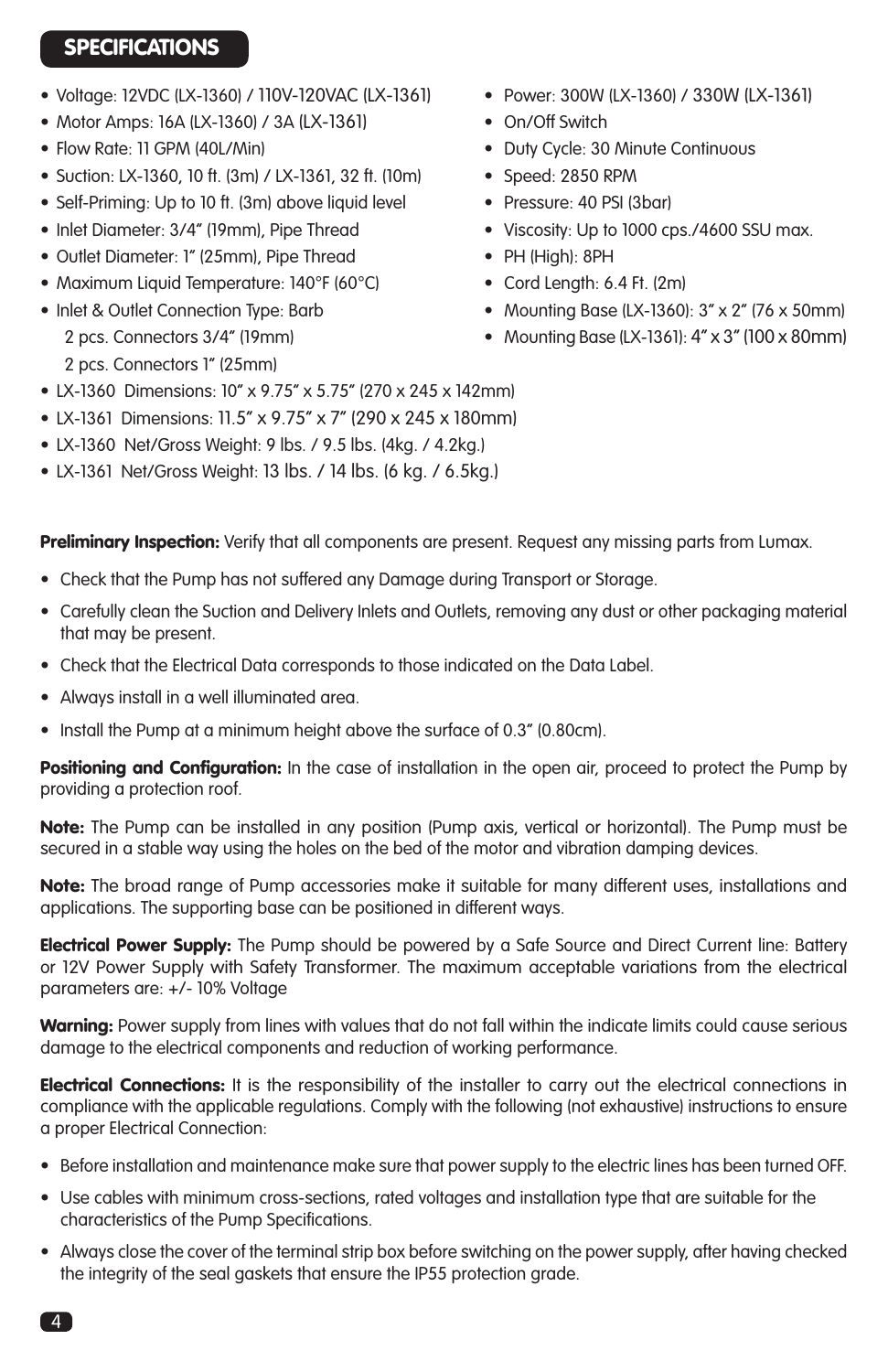# Electrical Fittings:

• Cables with Quick Connector coupling for connection to the Power Supply Line



- Red Cable: Positive Pole (+) Black Cable: Negative Pole (-)
	-
- Terminal Strip Box complete of ON/OFF Switch
- Safety Fuse against Short Circuits and Over-Current, featuring the following characteristics:
	- 25A for 12V models
	- Battery Cable 6.4 Ft. (2m) with Clamps for connection to the 12V Battery (LX-1360)
	- Electrical Power Supply Cord 5 Ft. (1.5m) LX-1361

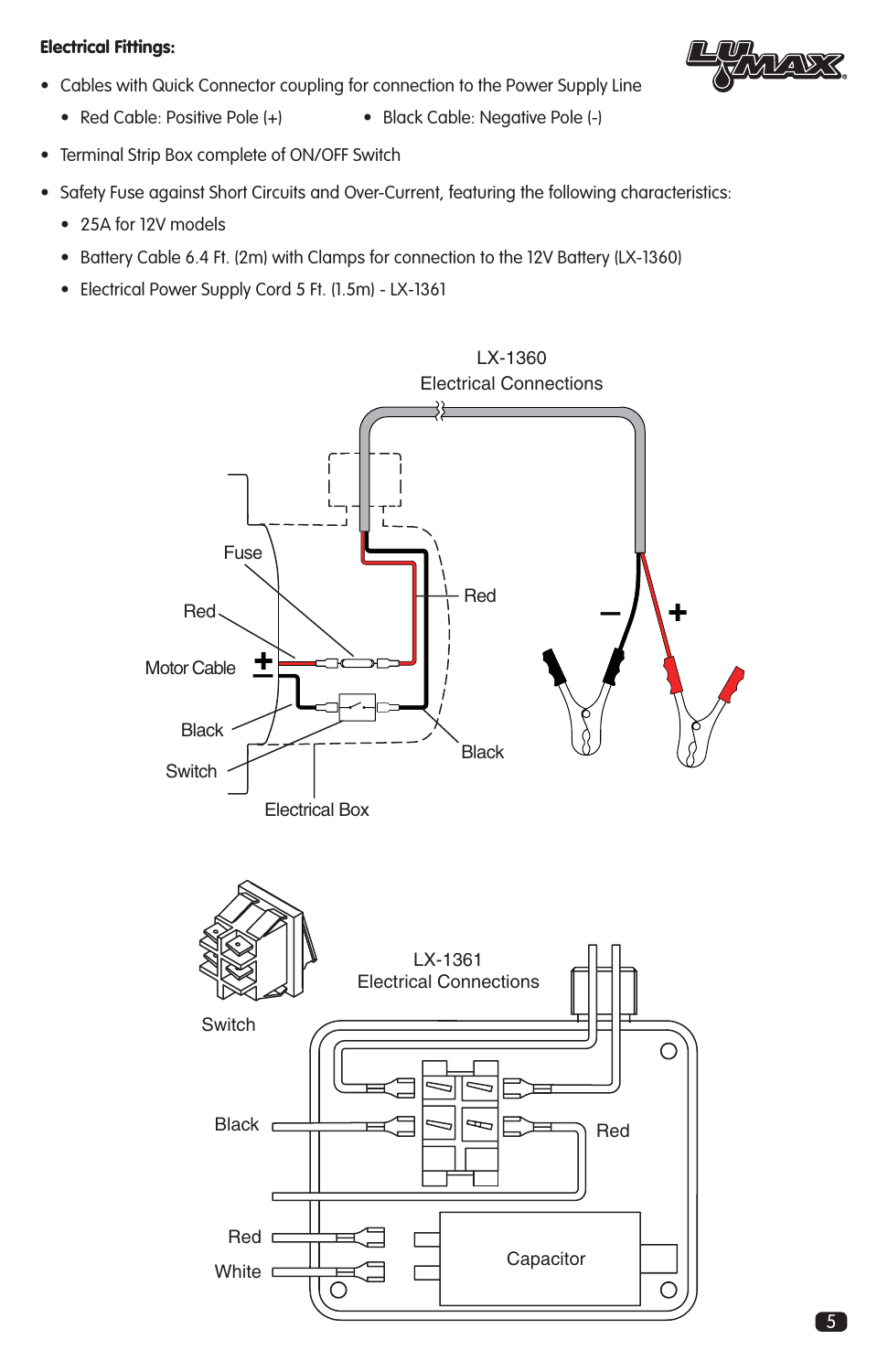# Notes on Delivery and Suction Lines

Delivery Line - Effects on Flow Rate: Length and Diameter of Pipe, Flow Rate of Dispensed Liquid and Accessories fitted, can create back pressures above those allowed. In this case, the Pump mechanical control (bypass) will trip to reduce the Flow Rate.

How to Reduce Effects on Flow Rate: To avoid these problems, system flow resistances must be reduced using shorter and/or larger diameter pipes, as well as line accessories with low resistances (ex. Automatic Nozzle for higher Flow Rates).

**Characteristics of Delivery Pipes:** The delivery pipe must have the following technical characteristics:

- Recommended Minimum Nominal Diameter: 3/4" (19mm)
- Recommended Nominal Pressure: 145 PSI (10 bar)

**Suction Line:** Diaphragm positive-displacement Pumps are self-priming and feature good Suction Capacity. During the start-up phase, when the Suction Pipe is empty and the Pump is wet, the Pump unit is able to suck liquid from a Maximum Vertical Distance of 10 ft. (3m)

Note: Priming time can last a few minutes. We suggest performing priming operations without Automatic Nozzle and making sure the Pump is properly wet.

Note: Always install a Foot Valve to prevent the Suction Pipe from being emptied and to keep the Pump wet at all times. This would ensure the Pump will always start up immediately next time it is used.

Cavitation: The Pump is able to work with vacuums of up to 7 PSI (0.5 bar) at the Suction Mouth. Higher pressure than 7 PSI (0.5 bar) can cause Cavitation, which causes a fall in Flow Rate and increase in Noise Levels.

How to Prevent Cavitation: It is important to ensure low vacuums at the Suction Mouth by:

- Using Short Pipes with larger or identical diameter
- Reduce bends to utmost on the Pipes
- Using Large-section Suction Filters
- Using Foot Valves with minimum possible resistance
- Keeping the Suction Filters clean because, when they become clogged, they increase the resistance of the system.

Note: The Vertical Distance between the Pump and the Fluid must fall within the 10 ft. (3m) maximum required for priming. If the distance is greater, a foot valve must be installed to allow the Suction Pipes to fill up and the diameter pipes must be larger. It is recommended that the Pump not be installed at a Vertical Distance greater than 10 ft. (3m).

Note: If the Suction Tank is higher than the Pump, an Anti-siphon Valve should be installed to prevent accidental product leaks. Size the installation to contain the back pressures caused by water hammering.

Note: It is a good practice to immediately install Vacuum and Air Pressure Gauges at the Inlets and Outlets of the Pump which allow verification that operating conditions are within anticipated limits. To prevent the Suction Pipes from being emptied when the Pump stops, a Foot Valve should be installed.

**Characteristics of the Suction Pipes:** The Suction Pipe must have the following Technical Specifications:

- Recommended Minimum Nominal Diameter: 3/4" (19mm)
- Recommended Nominal Pressure: 145 PSI (10 bar)
- Use Pipes suitable for low Vacuum Operation (e.g. with metal core)

**Duty Cycle:** The Pumps have been designed for intermittent use and a 30-minute duty cycle under conditions of maximum back pressure.

Note: Functioning under by-pass conditions is only allowed for short periods of time (Max. 3 minutes).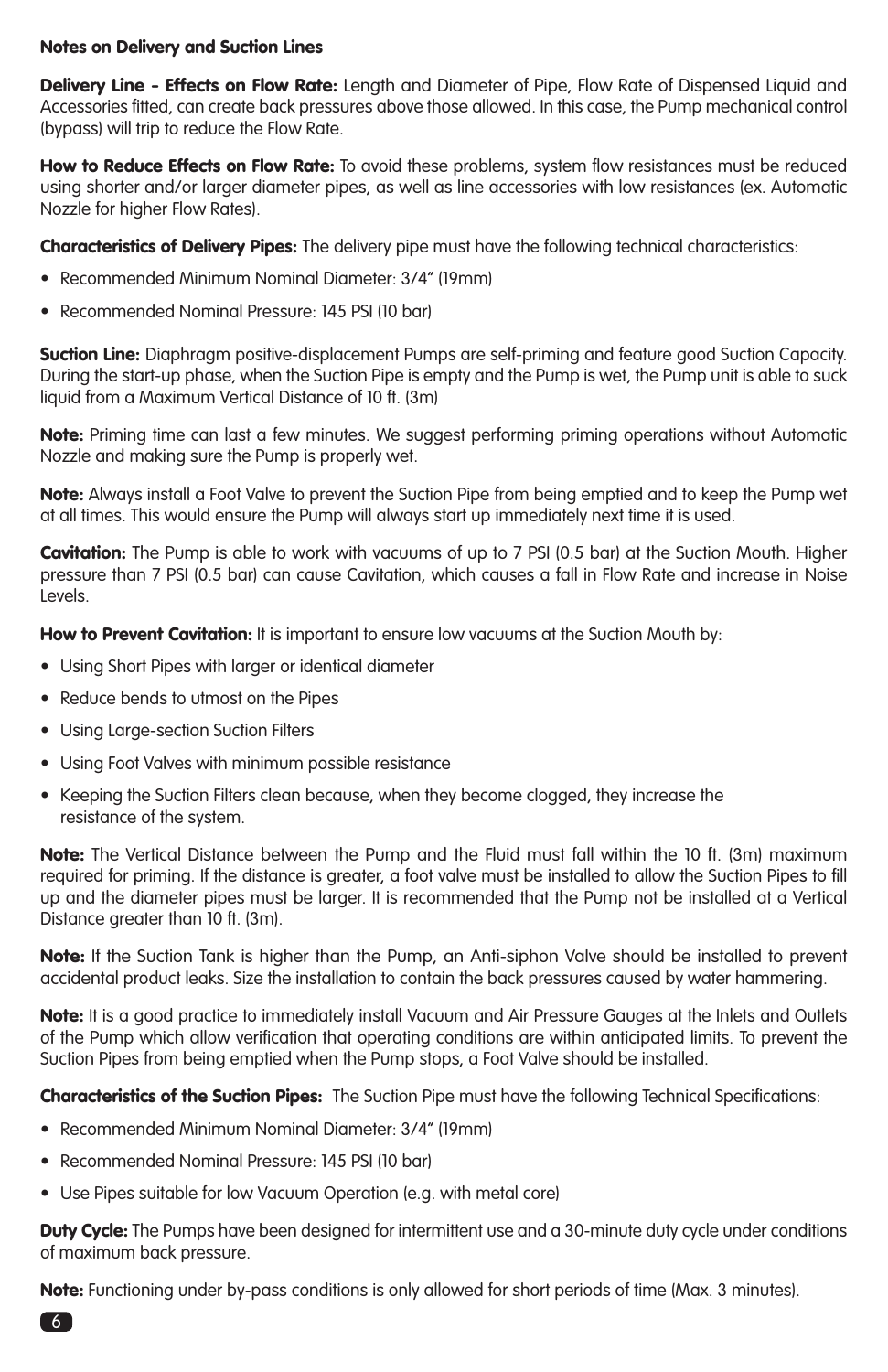Piping Connections: Before making any Piping Connection, refer to the visual indications i.e. arrow on the Pump head, to identify Suction and Delivery. The Pump must never be Operated before the Delivery and Suction-lines have been connected.



Note: A Wrong Connection can cause Serious Pump Damage.

## Preliminary Inspection:

- Before connection, make sure that the Piping and the Suction Tank are free of Dirt and any Solid Residue that could Damage the Pump and/or its Accessories.
- Before connecting the Delivery Pipe, partially fill the Pump Body from the delivery side, with the liquid that needs to be pumped in order to facilitate priming.
- Do not use Conical Threaded Fittings, as it could Damage the Threaded Inlet or Outlet Openings of the Pump if excessively tightened.

## Note: If not already fitted, fit a Suction Filter

Initial Start-Up: Check that the quantity of fluid in the Suction Tank is greater than the amount you wish to transfer.

- Make sure that the Residual Capacity of the Delivery Tank is greater than the quantity you wish to transfer.
- Make sure that the Piping and Line Accessories are in good condition.

#### Warning: Toxic Fluid or Fumes Hazard

- Never Start or Stop the Pump by Connecting or Cutting-Out the Power Supply.
- Prolonged contact with some Fluids can damage the skin. The use of Safety Goggles, Mask and Gloves is strongly recommended.

Note: Do not run the Pump dry for more than 20 minutes. This can cause serious damage to its components. Fluid leaks can damage objects and injure persons.

Note: Extreme operating conditions with duty cycles longer than 30 minutes can cause the motor temperature to rise thus damaging the motor. For each duty cycle of 30 minutes, allow for a rest phase of 30 minutes with motor switched off.

During the priming phase, the Pump must discharge all the Air that is initially present from the delivery line. Therefore, it is necessary to keep the Outlet open to permit the Evacuation of the Air.

Note: If an Automatic-type Dispensing Nozzle is installed on the end of the Delivery Line, the Evacuation of the Air will be difficult because of the Automatic Stopping Device that keeps the Valve closed. It is recommended that the Automatic Nozzle be temporarily removed during initial Start-up.

If the Pump Does Not Prime: Depending on the system characteristics, the Priming phase can last from several seconds to a few minutes. If this phase is prolonged, stop the Pump and verify that:

- The Pump is not running completely Dry (fill with Fluid from the Delivery line)
- The Suction Pipe guarantees against Air Infiltration
- The Suction Filter is not Clogged
- The Suction height is not higher than 10 ft. (3m)
- All Air has been released from the Delivery Pipe

## At the End of the Initial Start-Up

When Priming has occurred, verify that the Pump is operating within the anticipated range, in particular that:

- Under conditions of Maximum Back Pressure, the Power Absorption of the motor stays within the values shown on the identification label
- The Suction Pressure is not greater than 7 PSI (0.5 bar)
- The Delivery Back Pressure does not exceed the Maximum Back Pressure for the Pump.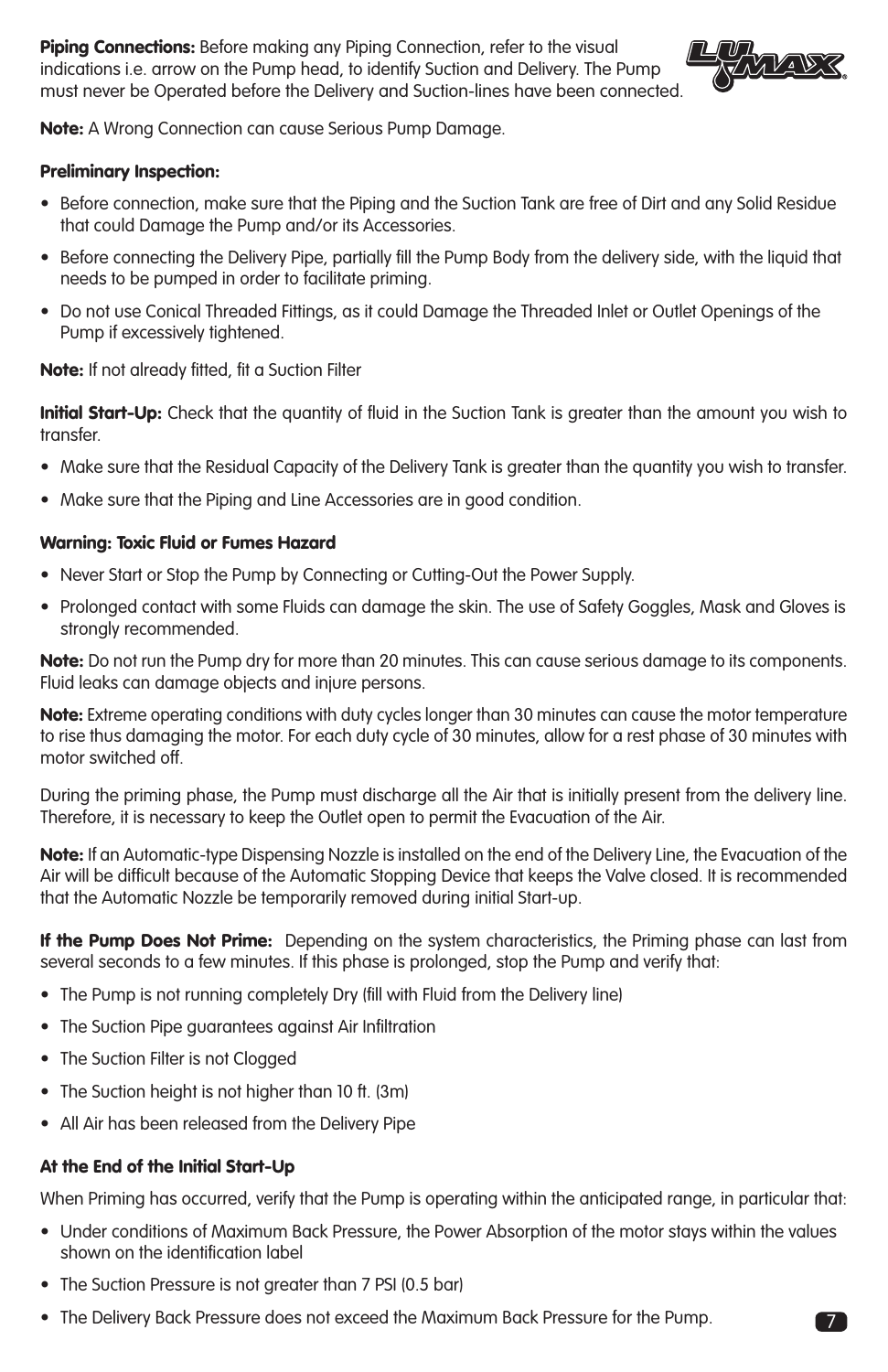Using the Pump: The Pump must never be Operated before the Delivery and Suction-lines have been connected.

## Daily Use:

- 1. If Flexible Pipes are used, attach the ends of the Piping to the Tanks. In the absence of an appropriate Slot, solidly grasp the Delivery Pipe before beginning Dispensing.
- 2. Before starting the Pump, make sure that the Delivery Valve is closed (Dispensing Nozzle or Line Valve)
- 3. Turn the ON/OFF switch ON
- 4. Open the Delivery Valve, solidly grasping the Pipe
- 5. While Dispensing, do not inhale the pumped product
- 6. Should you spill any Fluid while dispensing, bank it with earth or sand to absorb it and limit its spreading
- 7. Close the Delivery Valve to stop Dispensing
- 8. When Dispensing is finished, Turn-off the Pump

Note: The by-pass valve allows functioning with delivery closed only for short periods (Max. 3 minutes). To avoid damaging the Pump, after use, make sure the Pump is OFF.

In case of a Power Break, Switch the Pump OFF straight away. Should any Sealants be used on the Suction and Delivery Circuit of the Pump, make sure that these products are not released inside the Pump. Foreign bodies in the Suction and Delivery Circuit of the Pump could cause malfunctioning and breakage of the Pump components. In case of prolonged Dry-running of the Pump, the Suction Circuit may be empty and Suction may become difficult. If so, fill the Suction Circuit with Demineralized Water.

## Maintenance:

Safety Instructions: The Pump is designed and built to require a minimal amount of maintenance. Before carrying out any maintenance work, disconnect the Dispensing System from any Electrical and Hydraulic Power Source. During maintenance, the use of Personal Protective Equipment (PPE) is mandatory. Always bear in mind the following basic recommendations for a good functioning of the Pump:

• All maintenance must be performed by Qualified Personnel Only. Tampering can lead to performance Degradation, injury to persons and/or property and may result in the warranty being voided.

Whenever there is risk of Frost, empty the Circuit and the Pump, taking care to place the Pump in an environment where the temperature is no lower than 32°F (0°C). Check that the Labels found on the Dispensing System do not deteriorate or become detached over time.

## Measures to be taken:

**Once a Week:** Check that the Pipe Connections are not loose to prevent any leaks

• Check and keep the Filter installed on the Suction-line clean

**Once a Month:** Check the Pump Body and keep it Clean and Free of any Impurities

• Check that the Electrical Supply Cables are in Good Working Condition.

## Long periods without the Pump being used:

Whenever it is thought that the system will remain unused for at least 15 days, it must be emptied in order to prevent the product from crystallizing inside. This should be followed by a Flushing Cycle. It is strongly recommended that you Flush the Pump with Demineralized Water.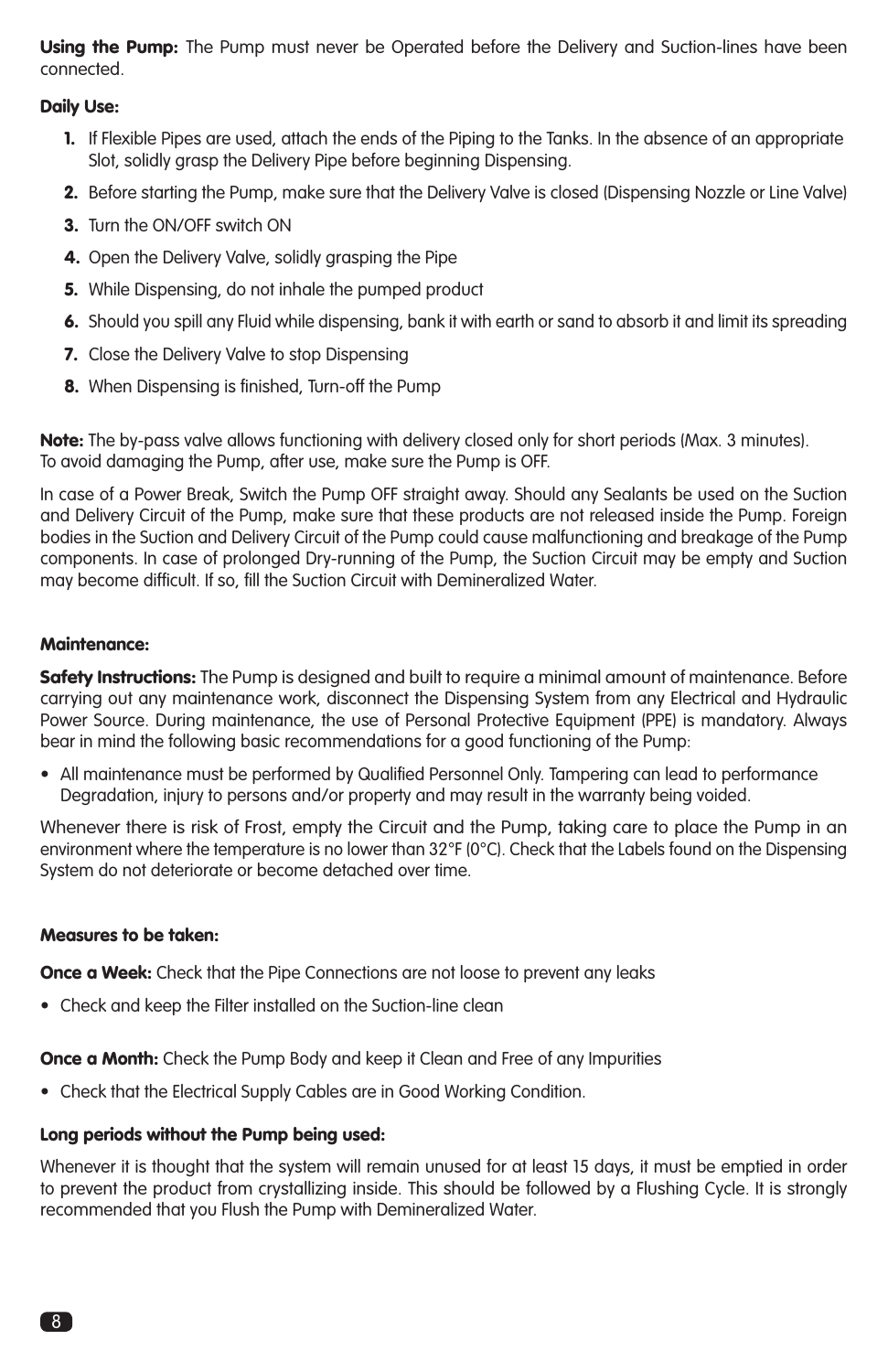

9

# TROUBLESHOOTING CHART

| Problem                                 | <b>Probable Cause</b>                                                | <b>Corrective Action</b>                                                                               |  |
|-----------------------------------------|----------------------------------------------------------------------|--------------------------------------------------------------------------------------------------------|--|
| The Motor<br>is not Rotating            | <b>Lack of Electric Power</b>                                        | Check the Electrical Connections and<br>the Safety Systems                                             |  |
|                                         | Rotor Jammed                                                         | Check for Possible Damage or<br>Obstruction of the Rotating Components                                 |  |
|                                         | <b>Burned Fused</b>                                                  | <b>Replace Fuse</b>                                                                                    |  |
|                                         | <b>Motor Problems</b>                                                | <b>Replace Unit</b>                                                                                    |  |
| The Motor Turns<br>Slowly when Starting | Low Voltage in the Electric<br>Power Line                            | Bring the Voltage Back within the<br>Stated Limits                                                     |  |
|                                         | Low Level in the Suction Tank                                        | Refill the Tank                                                                                        |  |
|                                         | <b>Foot Valve Blocked</b>                                            | Clean and/or Replace the Valve                                                                         |  |
|                                         | <b>Filter Clogged</b>                                                | Clean the Filter                                                                                       |  |
| Low or No Flow Rate                     | <b>Excessive Suction Pressure</b>                                    | Lower the Pump with respect to the<br>Level of the Tank or Increase the<br>Cross-Section of the Piping |  |
|                                         | High Loss of Head in the Delivery<br>Circuit (with the By-Pass Open) | Use Shorter Piping or of Greater Diameter                                                              |  |
|                                         | <b>By-Pass Valve Blocked</b>                                         | Dismantle the Valve, Clean and/or Replace it                                                           |  |
|                                         | Air Entering the Pump or the<br><b>Suction Piping</b>                | Check the Seals of the Connections                                                                     |  |
|                                         | A Narrowing in the Suction Piping                                    | Use Piping Suitable for Working<br>under Suction Pressure                                              |  |
|                                         | Low Rotation Speed                                                   | Check the Voltage at the Pump.<br>Adjust the Voltage and/or use Cables<br>of Greater Cross-Section     |  |
|                                         | The Suction Piping is Resting on<br>the Bottom of the Tank           | Raise the Piping                                                                                       |  |
| <b>Increased Pump</b><br>Noise          | <b>Cavitation Occurring</b>                                          | <b>Reduce Suction Pressure</b>                                                                         |  |
|                                         | Irregular Functioning of the<br><b>By-Pass</b>                       | Dispense until the Air is Purged from<br>the By-Pass System                                            |  |
|                                         | Presence of Air in the Fluid                                         | Verify the Suction Connections                                                                         |  |
| The Pump Does Not<br>Prime              | <b>Suction Circuit Blocked</b>                                       | Remove Blockage from the Suction Circuit                                                               |  |
|                                         | Malfunction of Foot Valve fitted<br>on Suction Circuit               | Replace Foot Valve                                                                                     |  |
|                                         | The Suction Chambers are Dry                                         | Add Liquid from Pump Delivery Side                                                                     |  |
|                                         | The Pump Chambers are Dirty<br>or Blocked                            | Remove the Blockages from the<br>Suction and Delivery Valves                                           |  |
| Leakage from the<br>Pump Body           | Seal Damaged                                                         | <b>Replace Unit</b>                                                                                    |  |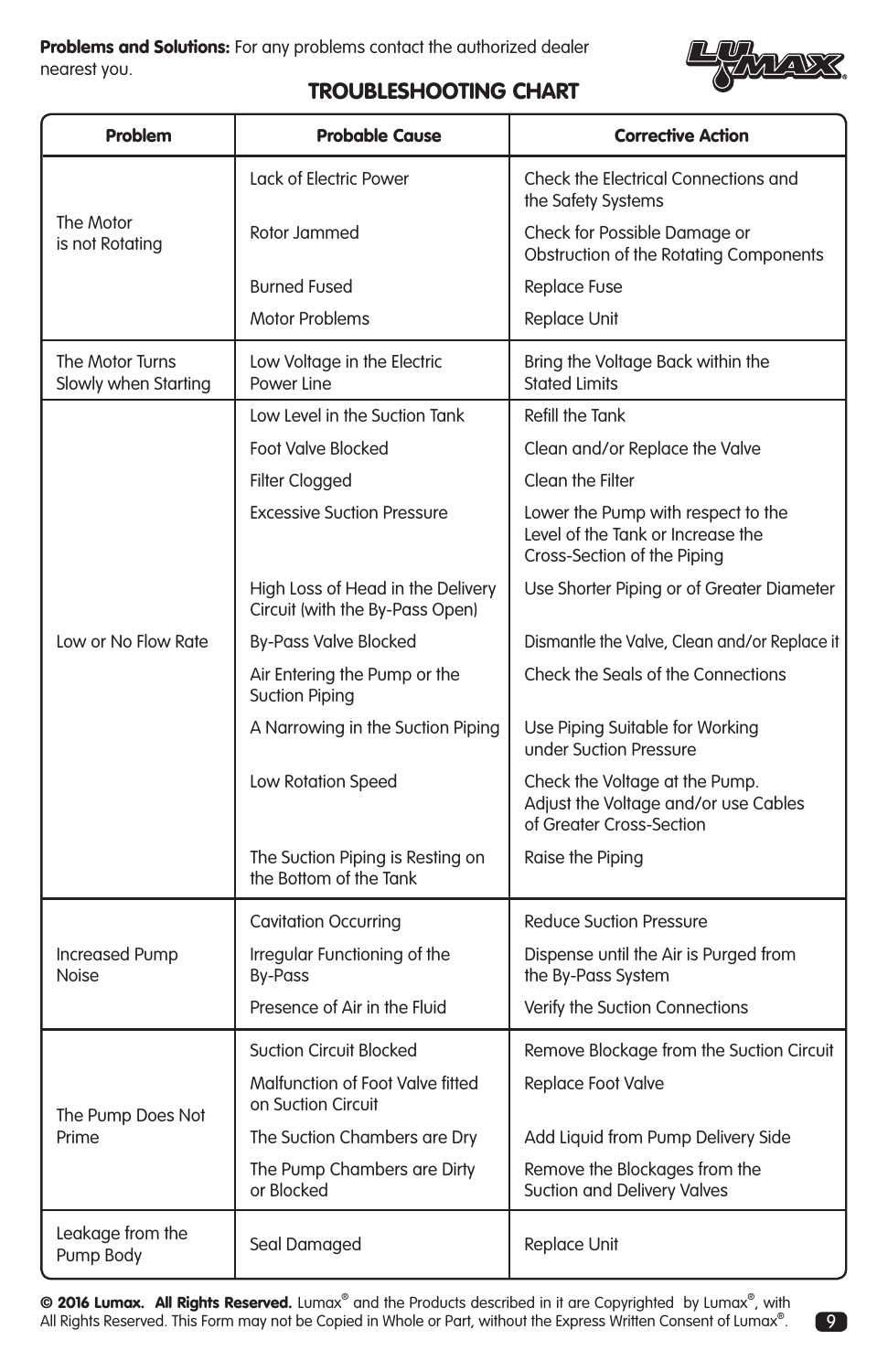# LX-1360 BOMBA DE DIAFRAGMA, 12V LX-1361 BOMBA DE DIAFRAGMA, 110V~120V, 50/60HZ.

# Para usar sólo con DEF/AdBlue/Urea y Agua

Gracias por comprar la Bomba Lumax®. Por favor lea con atención este manual operativo. Es importante que lea el manual completo para familiarizarse con la unidad antes de comenzar el montaje y/o utilizar la unidad. Por favor guarde este manual operativo en un lugar seguro para consultas futuras. Si usa su bomba adecuadamente, y sólo para el propósito para el que ha sido fabricada, usted disfrutará de un servicio seguro y fiable durante largo tiempo. Gracias por comprar un producto Lumax de calidad.

ADVERTENCIA: NO HA SIDO APROBADA PARA USO EN AMBIENTES EXPLOSIVOS O LUGARES PELIGROSOS Esta bomba ha sido diseñada para usarse solamente con DEF (AdBlue), urea, fluidos sin aceite ni petróleo de baja viscosidad, anticongelante, soluciones jabonosas, agua y químicos suaves a de base agua. No es adecuada para usar con productos a base de aceite o petróleo, tales como queroseno, diesel, gasolina etc. Siempre utilice la bomba en un área bien ventilada. Nunca fume cerca de fluidos que serán bombeados. Siga los consejos de seguridad de este manual. Consulte los materiales que se encuentran a continuación para verificar qué fluidos pueden bombearse utilizando esta bomba.

MATERIALES QUE TIENEN CONTACTO CON FLUIDOS: Poliuretano Termoplástico (TPU); Polipropileno (PP); Nylon/ Poliamida (NYL); Goma de Nitrilo (Buna-N/NBR); Viton® (Fluoropolímero Elastómero); Acero Inoxidable (SS 304)

Materiales (pueden ser bombeados): Anti-Congelante (Base de Alcohol); Anti-Congelante (Base de Glicol); Soluciones Detergentes; Jugos de Fruta; Agua Salada (Salmuera); El Agua de Mar (Salmuera); Soluciones de Jabón; Urea/DEF/AdBlue; Los Jugos Vegetales; Agua, Destilada (Desionizada); Agua, Fresh y VInos

Advertencia: Este producto no está diseñado para aplicaciones de agua potable (consumo humano – para beber y cocinar) y no ha sido diseñado para cumplir con los requisitos de la "Ley de Consumo Seguro de Agua" ("Safe Drinking Water Act") respecto a bajo plomo en aplicaciones de agua potable. Este mecanismo sólo es para uso en aplicaciones de agua no potable (consumo no humano).

Materiales (no deberían ser bombeados): Acetaldehído; Ácido Acético 20-50%; Anhídrido Acético; Acetona; Alcoholes; El Sulfato de Aluminio; Amoníaco (Anhidro y Líquido); Hidróxido de Amonio; Benceno; Ácido Benzoico; Las Soluciones de Cloro; Ácido Bórico - 30%; El Líquido de Frenos (Hexilenglicol); Carbonato de Calcio; Cloruro de Calcio; Hipoclorito de Calcio - 20%; Sulfato de Calcio; El Cloro, Mojado; Clorox; Ácido Cítrico; Cloruro de Cobre; Sulfato de Cobre; Aceite Diesel (Combustible ASTM # 2); Acetato Etílico; Etilenglicol; Formaldehído; Ácido Fórmico; Aceites Combustibles (ASTM #1- #9); Gasolina (sin Plomo); La Gasolina (Gasolina); Glicerol (Glicerina); Grasa; Heptano (Limpiador de Frenos); Hexano; Alcoholes Hexilo (Hexanol); Hexilenglicol (Líquido de Frenos); Aceite Hidráulico; Ácido Hidroclórico - 20%; Ácido Hidroclórico - 30%; Peróxido de Hidrógeno - 30%; El Alcohol de Isobutilo; Alcohol Isopropílico; Los Combustibles de Aviación (JP1 para JP6); Kerosén; Esmalte; Disolventes de Laca; Ácido Láctico; Aceites Lubricantes (Petróleo); Metiletilcetona; Aceite Mineral (Petróleo); Aceite para Motor; Nafta; Ácido Nítrico - 50%; Aceites, Animal, Minerales y Vegetales; Ácido Oxálico; Petróleo (Petróleo Crudo); Ácido Fosfórico - 50%; Fluido de Revelado Fotográfico; Cloruro de Potasio; Hidróxido de Potasio (Potasa Cáustica); Propilenglicol; Los Aceites de Silicona; La Ceniza de Soda (Carbonato de Sodio); Bicarbonato de Sodio; Clorato de Sodio; Cloruro de Sodio; El Cromato de Sodio; Hidróxido de Sodio - 50%; Hipoclorito de Sodio; Nitrato de Sodio; Nitrito de Sodio; Peróxido de Sodio; Fosfato de Sodio; Los Silicatos de Sodio; Sulfato de Sodio; Sulfuro de Sodio; Sulfito de Sodio; Ácido Esteárico; Solvente Stoddard; Ácido Sulfúrico - 75%; Sebo; Toluano; Aceite del Transformador; Aceite de Transmisión (Tipo A); Tricloroetano; Tricloroetileno; Trementina; Barniz; Aceites Vegetales; Vinagre; Xileno; Cloruro de Zinc y Sulfato de Zinc

PRECAUCIÓN: La Lista de Materiales anterior debe ser referenciada solamente para orientación al seleccionar equipos para una adecuada compatibilidad química. SIEMPRE pruebe sus equipos bajo las condiciones específicas de su aplicación antes de la instalación permanente. Las valoraciones del comportamiento químico listado en este manual aplican a un periodo de exposición de 48 horas. Lumax no tiene conocimiento de posibles efectos más allá de este periodo. Todas las recomendaciones están basadas en exposición a temperatura ambiente (72°F/22°C). Los resultados de compatibilidad podrían desviarse de estas recomendaciones, a temperaturas elevadas. Las recomendaciones están basadas solamente en la presencia del químico listado.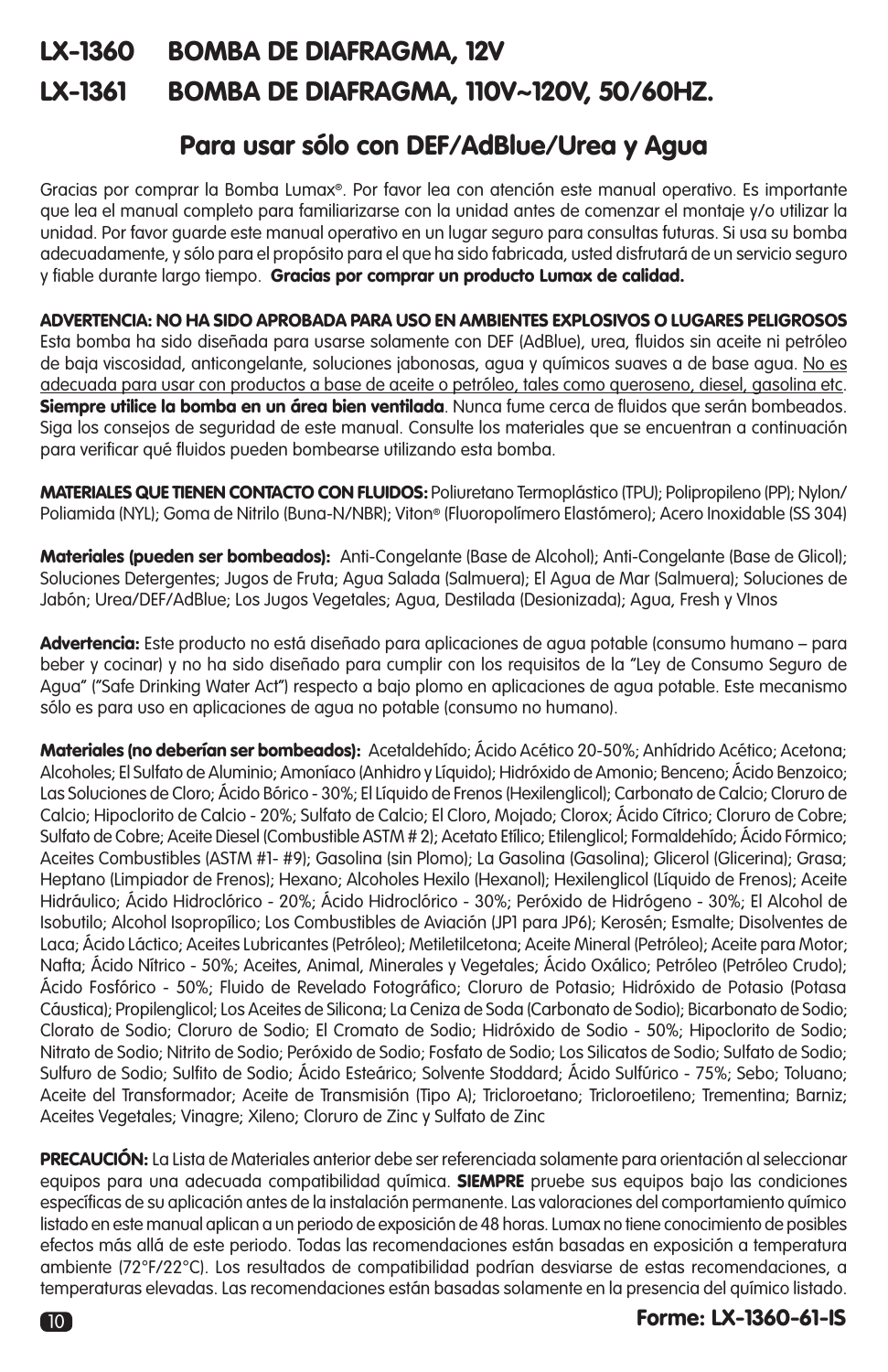Las mezclas que contienen más de un químico pueden afectar de manera importante la compatibilidad química. Los productos y componentes de polipropileno no deberían ser usados con químicos que tienen un punto de inflamación bajo, sin importar los resultados de compatibilidad química.



La falla, selección inadecuada, o uso impropio de los productos referenciados y descritos aquí, o de artículos relacionados, puede causar lesiones personales severas o daños materiales. Este documento y otra información proporcionan opciones del producto para una investigación más profunda realizada por usuarios que tengan pericia técnica. Es importante que analice todos los aspectos de su aplicación y revise la información relativa al producto o al sistema.

Debido a la variedad de condiciones de operación y aplicaciones para estos productos, el usuario, a través de sus propios análisis y pruebas, es el único responsable de hacer la selección final de los productos y garantizar que se cumplan todos los requerimientos de desempeño, seguridad y precaución. Los materiales descritos y referenciados aquí están sujetos a cambios en cualquier momento sin aviso previo. Lumax no garantiza (ni expresa o da a entender) que la información en esta tabla es precisa o completa, o que cualquier material es adecuado para cualquier propósito. Si hay alguna duda sobre cualquier Material que pueda o no pueda ser bombeado, no opere la bomba. Verifique con Lumax si es seguro o no, operar la bomba.

# ADVERTENCIA: ¡POR SU PROPIA PROTECCIÓN, LEA, ENTIENDA Y SIGA ESTOS CONSEJOS DE ADVERTENCIA: ¡POR SU PROPIA PROTECCION, LEA, ENTIENDA Y SIGA ESTOS (<br>SEGURIDAD Y TODAS LAS INSTRUCCIONES ANTES DE USAR ESTE PRODUCTO!

Su seguridad es muy importante para nosotros. Para garantizar la seguridad del operador y proteger la bomba de daños potenciales, usted debe estar completamente familiarizado con el manual de instrucciones antes de llevar a cabo cualquier operación. Por favor lea este manual operativo con atención. Las instrucciones contenidas en este manual deben ser leídas y comprendidas por el operador antes de utilizar la bomba. Es extremadamente importante que usted lea el manual completo para familiarizarse con la bomba antes de comenzar a utilizar la unidad. Con las precauciones adecuadas, esta bomba le dará un tiempo extendido de desempeño sin problemas. Por favor guarde este manual operativo para consultas futuras.

Peligro de Incendio y Explosión: Los motores no son de tipo anti explosivo. No los instale donde puedan existir vapores inflamables.

Peligro de mal uso del equipo: Es responsabilidad de quien lo instala, proporcionar los accesorios para la línea, necesarios para garantizar una operación correcta y segura de la bomba. Los accesorios que no son adecuados para usarse con los materiales indicados previamente podrían dañar la bomba y/o causar lesiones a las personas, así como causar contaminación.

Precaución: La bomba nunca debe ser utilizada antes de que se hayan conectado las líneas de distribución y succión.

La bomba solamente deberá ser usada de acuerdo a estas recomendaciones. Cualquier herramienta puede fallar si se emplea incorrectamente. Para evitar lesiones personales serias cuando se usa la bomba, por favor siga estos consejos y reglas de seguridad:

- NO use la bomba para propósitos diferentes del original.
- Siempre utilice ropa y equipo de protección adecuados. No use ropa holgada o joyería. Éstos pueden atascarse en las partes móviles. Se recomienda usar guantes protectores y zapatos antideslizantes cuando se trabaja con la bomba. Se deben usar, para protección del operador, protecciones aprobadas y equipo de protección, como gafas de seguridad resistentes al impacto, gafas de seguridad o de protección ante salpicaduras, careta para el rostro, zapatos de seguridad, protecciones para los brazos, guantes protectores y delantal. Utilice un elemento protector que cubra el pelo, para sujetar el pelo largo.
- **Use un respirador. Siempre** use una máscara adecuada para evitar la inhalación de vapores y gases peligrosos. Nunca fume cerca de fluidos que serán bombeados. Siempre utilice la bomba en un área bien ventilada.
- Manténgase alerta. Ponga atención a lo que hace. Use el sentido común. No utilice la bomba cuando esté cansado o bajo la influencia de cualquier medicamento. Manténgase alerta en todo momento, especialmente durante operaciones repetitivas y monótonas. Puede que haya utilizado cierto producto cientos de veces, pero no se confíe debido a una falsa sensación de seguridad. Las herramientas pueden ser muy peligrosas si no se utilizan con cuidado y de acuerdo a las instrucciones.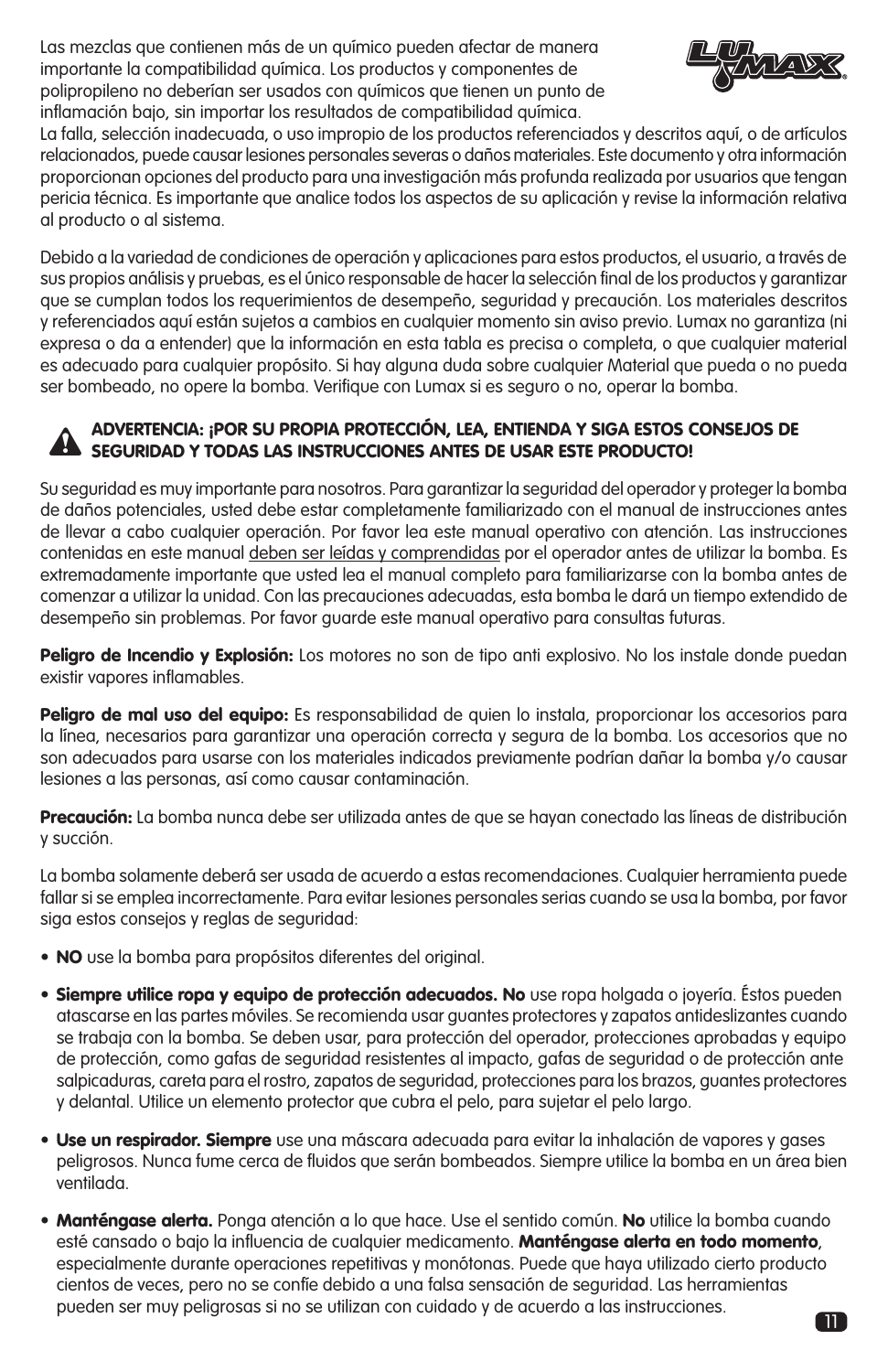- No sea demasiado ambicioso. Mantenga una buena posición y equilibrio en todo momento.
- Mantenga alejados a los visitantes. Todos los visitantes deberán mantenerse alejados del área de trabajo. No permita que los visitantes hagan uso de la bomba.
- Revise las piezas dañadas. Antes usar la bomba, revise cuidadosamente cualquier pieza dañada para determinar si la bomba puede funcionar de forma adecuada y llevar a cabo su función. Revise la alineación de las partes móviles, y el acoplamiento de éstas, la ruptura de alguna pieza, el montaje, y cualquier otra condición que pudiera afectar la operación. Cualquier pieza dañada deberá ser reparada o reemplazada adecuadamente por un centro de servicio autorizado.
- Dé mantenimiento a la bomba de forma cuidadosa. Mantenga la bomba limpia y dé servicio o mantenimiento regular para un desempeño mejor y seguro. Siga las instrucciones para lubricar y reemplazar los accesorios. Inspeccione periódicamente la bomba y si ésta o cualquiera de sus piezas estuvieran dañadas - haga que las reparen en un centro de servicio autorizado. Siempre inspeccione su bomba y **reemplácela inmediatamente** si está dañada o presenta desgaste.
- Guarde la bomba después de utilizarla. Cuando no la utilice, la bomba deberá ser almacenada en un lugar seco, alto y o bajo llave. Asegure la bomba y el área de trabajo contra niños.
- La bomba solamente deberá ser reparada por técnicos calificados.
- Siempre verifique las leyes y disposiciones locales respecto al manejo, bombeo y eliminación de líquidos. Deshágase apropiadamente de los fluidos bombeados. No los vierta en drenajes públicos, drenajes domésticos o patios traseros. Póngase en contacto con los funcionarios municipales de manejo de desechos para conocer los métodos apropiados de eliminación.

# Si tiene dudas sobre si alguna situación es segura o no, no utilice la bomba.

# ESPECIFICACIONES:

- Voltaje: 12VDC (LX-1360) / 110V-120VAC (LX-1361)
- Potencia: 300W (LX-1360) / 330W (LX-1361)
- Amperaje del Motor: 16A (LX-1360) / 3A (LX-1361)
- Interruptor de encendido/apagado
- $\bullet$  Caudal: 11 GPM (40L/Min)
- Ciclo de trabajo: 30 Minutos de forma continua
- Succión: LX-1360, 10 ft. (3m) / LX-1361, 32 ft. (10m)
- Velocidad: 2850 RPM
- Auto preparación: Hasta 10 ft. (3m) sobre el nivel del líquido
- Presión: 40 PSI (3bar)
- Diámetro de secc. de entrada: Tubo roscado de 3/4" (19mm)
- Viscosidad: Hasta 1000 cps./4600 SSU máx.
- Diámetro de secc. de salida: Tubo roscado de 1" (25mm)
- PH (Alto): 8PH
- Temperatura máxima de los líquidos: 140°F (60°C)
- Longitud del cable: 6.4 Ft. (2m)
- Tipo de conexión de entrada/salida: Lengüeta 2 pzs. Conectores 3/4" (19mm) 2 pzs. Conectores 1" (25mm)
- Base de Montaje (LX-1360): 3" x 2" (76 x 50mm)
- Base de Montaje (LX-1361): 4" x 3" (100 x 80mm)
- LX-1360 Dimensiones: 10" x 9.75" x 5.75" (270 x 245 x 142mm)
- LX-1361 Dimensiones: 11.5" x 9.75" x 7" (290 x 245 x 180mm)
- LX-1360 Peso Neto/Bruto: 9 lbs. / 9.5 lbs. (4kg. / 4.2kg.)
- LX-1361 Peso Neto/Bruto: 13 lbs. / 14 lbs. (6 kg. / 6.5kg.)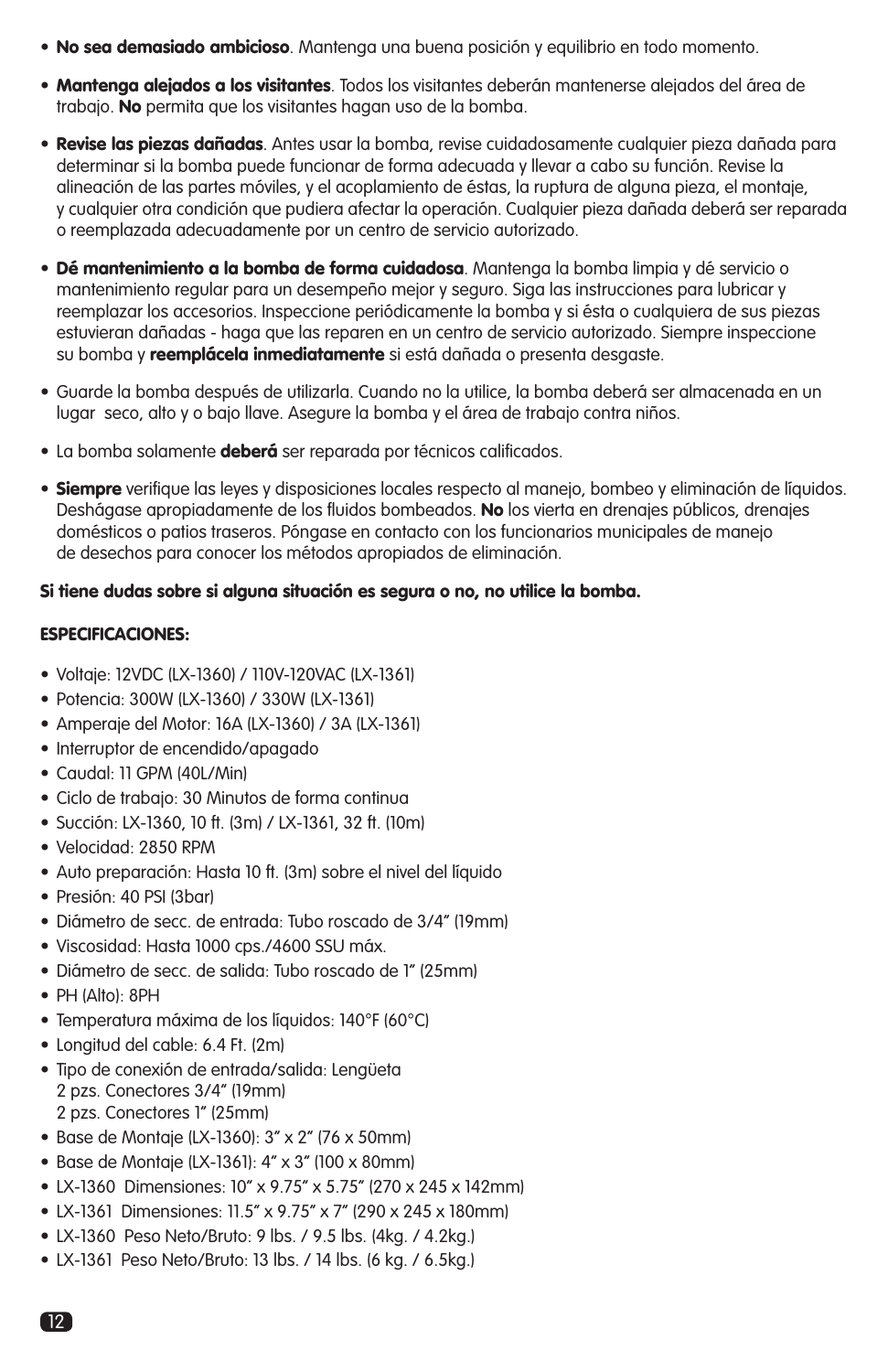Inspección preliminar: Verifique que todos los componentes estén presentes. Solicite cualquier pieza faltante a Lumax.



- Verifique que la bomba no haya sufrido daños durante el transporte o almacenamiento.
- Limpie cuidadosamente las secciones de entrada y salida de succión y distribución, removiendo polvo o materiales de empaque.
- Verifique que los datos eléctricos correspondan con los indicados en la etiqueta de datos.
- Siempre instale en un área bien iluminada.
- Instale la bomba a una altura mínima de 0.3" (0.80cm) sobre la superficie.

Posicionamiento y configuración: En caso de instalación al aire libre, proceda a proteger la bomba colocándola bajo un techo de protección.

Nota: La bomba puede ser instalada en cualquier posición (eje de la bomba, vertical u horizontal). La bomba debe ser fijada de forma estable usando los agujeros en la cama del motor y los dispositivos de reducción de vibración.

Nota: La gama de accesorios para la bomba la hacen adecuada para diferentes usos, instalaciones y aplicaciones. La base de apoyo puede ser posicionada en diferentes formas.

Suministro de Energía Eléctrica: La bomba deberá ser energizada por una fuente segura y una línea de corriente directa: batería o suministro eléctrico de 12 V con transformador de seguridad. Las variaciones máximas aceptables de los parámetros eléctricos son: +/- 10% de Voltaje.

Advertencia: El suministro de energía de líneas con valores que no caen dentro de los límites indicados podría causar daños severos a los componentes eléctricos y una reducción del rendimiento de trabajo.

Conexiones Eléctricas: Es responsabilidad del instalador realizar las conexiones eléctricas conforme a las regulaciones aplicables. Cumpla con las siguientes instrucciones (no exhaustivas) para garantizar una conexión de eléctrica adecuada:

- Antes de la instalación y el mantenimiento, asegúrese de que el suministro de energía a las líneas eléctricas ha sido apagado.
- Use cables con secciones transversales mínimas, voltajes medidos y un tipo de instalación que sea adecuado para las características de las especificaciones de la bomba.
- Siempre cierre la tapa de la caja alargada de la terminal antes de encender el suministro de energía, después de haber verificado que el estado de las juntas garantice un nivel de protección IP55.

## Acoplamientos eléctricos:

- Cables con acoplamientos de conectores rápidos para conexión a la línea de suministro de poder
	- Cable Rojo: Polo Positivo (+)
	- Cable Negro: Polo Negativo (-)
- Caja alargada de la terminal Interruptor completo de Encendido/Apagado
- Fusible de conexión contra cortocircuito y corriente excesiva, con las siguientes características:
	- 25A para modelos de 12V
	- Cable de la batería de 6.4 Ft. (2m) con mordazas para conexión de la batería de 12 V (LX-1360)
	- Cable de suministro de corriente eléctrica de 5 Ft. (1.5m) LX-1361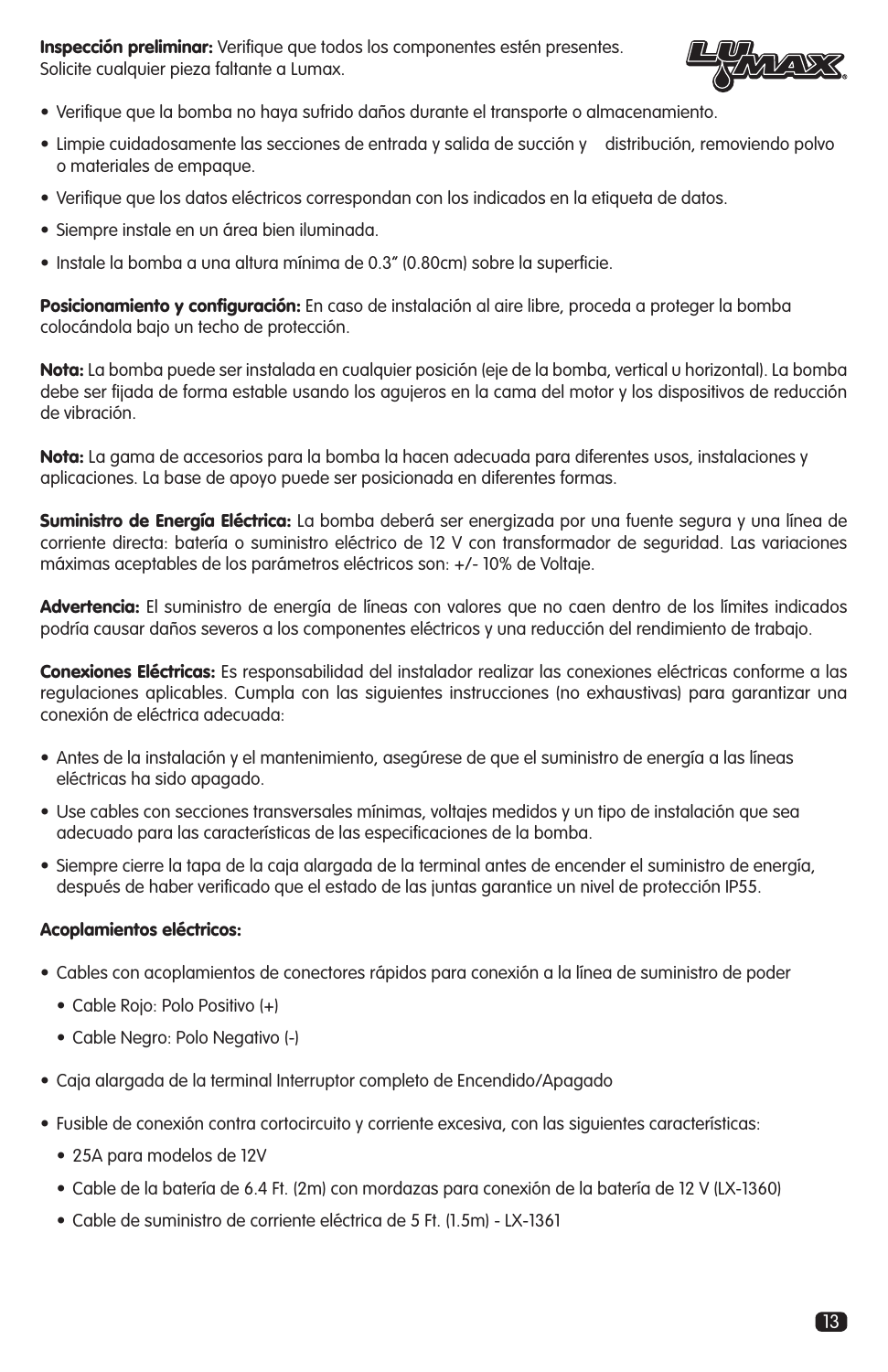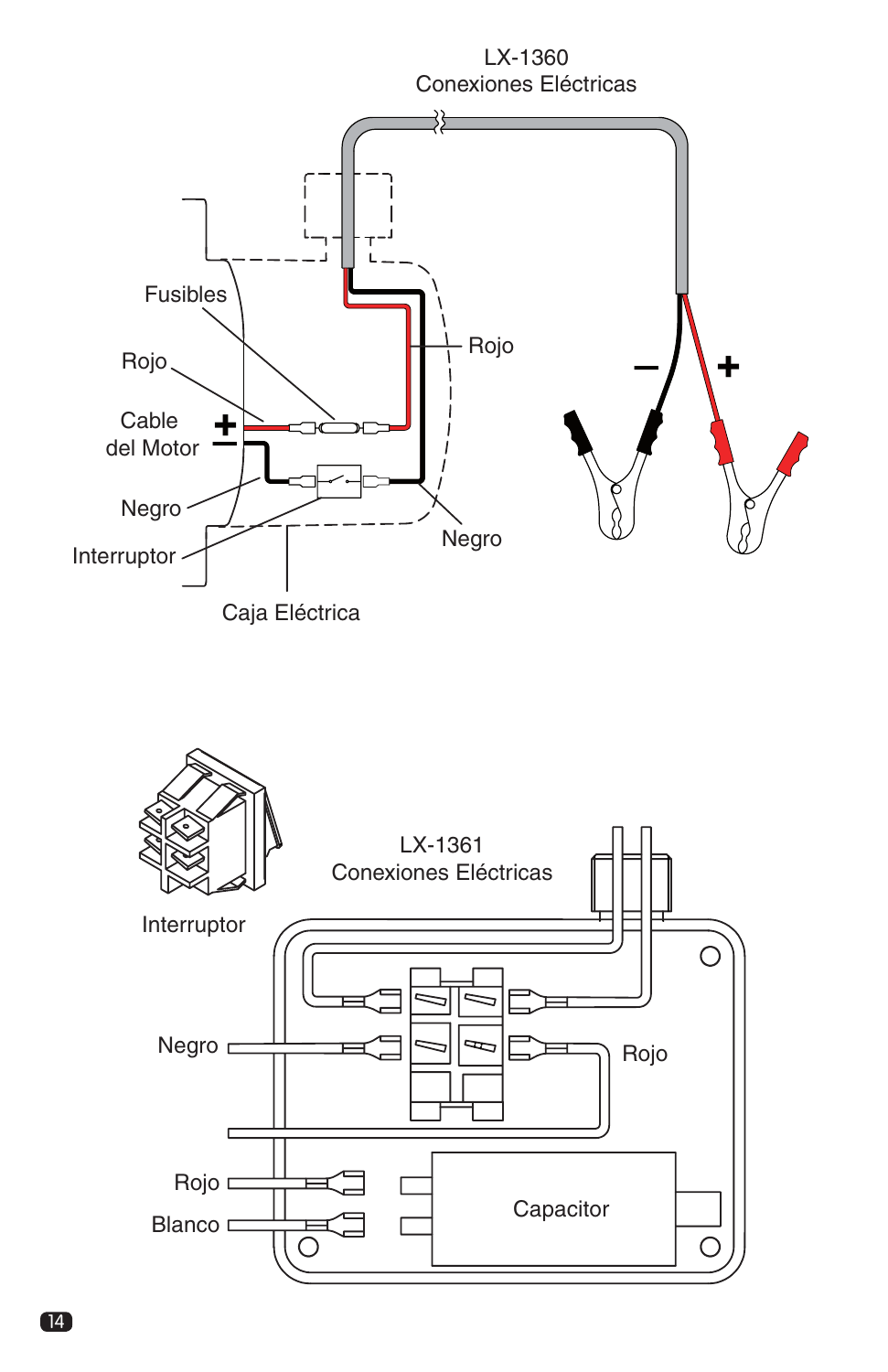# Notas sobre las líneas de distribución y succión



Línea de distribución - Efectos sobre el caudal: La longitud y diámetro del tubo, el caudal del líquido suministrado y los accesorios implementados, pueden crear presiones negativas por encima de las permitidas. En este caso, el control mecánico de la bomba (bypass) se activará para reducir el caudal.

Cómo reducir los efectos sobre el caudal: Para evitar estos problemas, las resistencias al flujo del sistema deben ser reducidas usando tubos de diámetro más pequeño y/o más grande, así como accesorios para la línea con resistencias bajas (por ejemplo boquillas automáticas para caudales mayores).

Características de los tubos de distribución: El tubo de distribución debe tener las siguientes características técnicas:

- Diámetro nominal mínimo recomendado: 3/4" (19mm)
- Presión nominal recomendada: 145 PSI (10 bar)

Línea de succión: Las bombas de diafragma de desplazamiento positivo son de auto preparación y cuentan con una buena capacidad de succión. Durante la fase de puesta a punto, cuando el tubo de succión está vacío y la bomba está mojada, la unidad de la bomba es capaz de succionar líquido desde una distancia vertical máxima de 10 ft. (3m)

Nota: El tiempo de preparación puede ser de algunos minutos. Sugerimos llevar a cabo las operaciones de preparación sin una boquilla automática y asegurándose de que la bomba esté adecuadamente mojada.

Nota: Siempre instale una válvula al pie para prevenir que el tubo de succión sea vaciado y para mantener la bomba mojada en todo momento. Esto garantizaría que la bomba siempre arranque inmediatamente la próxima vez que se use.

Formación de vacío: La bomba puede funcionar con vacíos de hasta 7 PSI (0.5 bar) en la boca de succión. Una presión mayor de 7 PSI (0.5 bar) puede causar la formación de vacío, lo que conduce a una caída del caudal y un incremento del nivel de ruido.

Cómo prevenir la formación de vacío: Es importante garantizar vacíos pequeños en la boca de succión:

- Usando tubos cortos con diámetro mayor idéntico
- Reduciendo las secciones curvas en los tubos al máximo
- Usando filtros de succión amplios
- Usando válvulas al pie con la mínima resistencia posible
- Manteniendo limpios los filtros de succión porque cuando se saturan, incrementan la resistencia del sistema.

Nota: La distancia vertical entre la bomba y el fluido debe estar dentro de los 10 ft. (3m) máximos requeridos para la preparación. Si la distancia es mayor, se deberá instalar una válvula al pie para permitir que los tubos de succión se llenen, y en este caso el diámetro lo de los tubos debe ser mayor. Se recomienda que la bomba no sea instalada a una distancia vertical mayor a 10 ft. (3m).

Nota: Si el tanque de succión se encuentra más arriba que la bomba, una válvula al pie deberá ser instalada para prevenir fugas accidentales de fluidos. Precise la dimensión de la instalación para contener las presiones negativas causadas por los golpeteos del agua.

Nota: Es una buena práctica instalar inmediatamente indicadores de vacío y presión de aire en las secciones de entrada y salida de la bomba, lo que permite verificar que de las condiciones de operación estén dentro de los límites anticipados. Para prevenir que los tubos de succión se vacíen cuando se detiene la bomba, se deberá instalar una válvula al pie.

Características de los tubos de succión: El tubo de succión debe tener las siguientes especificaciones técnicas:

- Diámetro nominal mínimo recomendado: 3/4" (19mm)
- Presión nominal recomendada: 145 PSI (10 bar)
- Utilice tubos adecuados para la operación a bajo vacío (por ejemplo, tubos con centro metálico)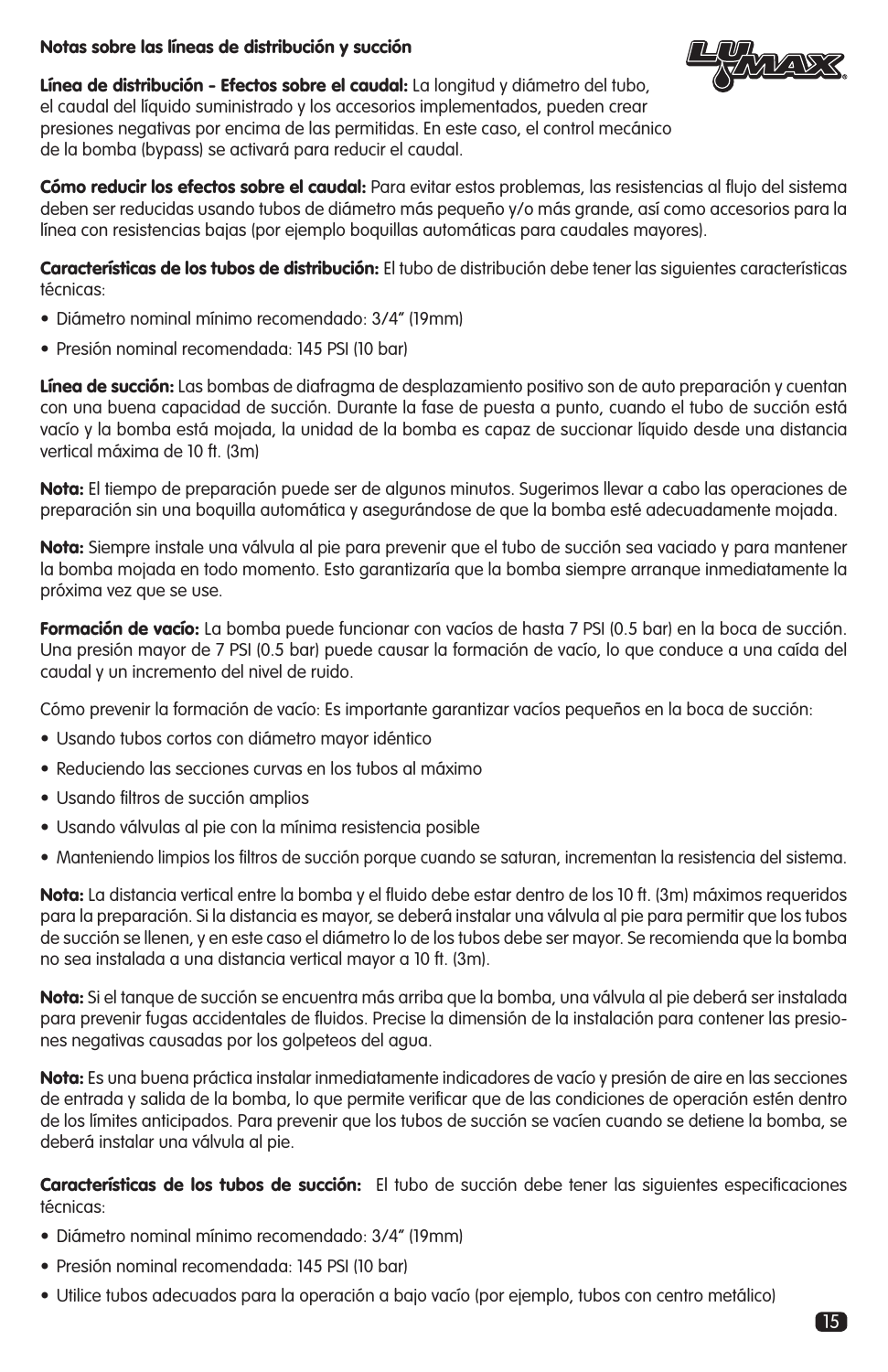Ciclo de trabajo: La bomba ha sido diseñada para uso intermitente y un ciclo de trabajo de 30 minutos bajo condiciones de máxima presión negativa.

Nota: El funcionamiento bajo condiciones de bypass sólo está permitido por periodos cortos de tiempo (Máximo 3 minutos).

Conexiones de las tuberías: Antes de hacer cualquier conexión de tuberías, consulte las indicaciones visuales, por ejemplo, la flecha en el cabezal de la bomba, para identificar succión y distribución. La bomba nunca debe ser utilizada antes de que hayan sido conectadas las líneas de distribución y succión.

Nota: Una conexión inadecuada puede causar daños serios a la bomba.

#### Inspección preliminar:

- Antes de hacer la conexión, asegúrese que los tubos y el tanque de succión estén libres de suciedad y residuos sólidos que pudieran dañar la bomba y/o sus accesorios.
- Antes de conectar el tubo de distribución, llene parcialmente el cuerpo de la bomba por el lado de la distribución, con el líquido que necesita ser bombeado, a fin de facilitar la preparación.
- No use acoplamientos roscados cónicos puesto que podrían dañar las aperturas roscadas de entrada o salida de la bomba, si se ajustan excesivamente.

Nota: Si no está adaptado, adapte un filtro de succión

Puesta a punto inicial: Verifique que la cantidad de fluido en el tanque de succión sea mayor que la cantidad que desea transferir.

- Asegúrese de que la capacidad residual del tanque de distribución sea mayor que la cantidad que desea transferir.
- Asegúrese de que la tubería y los accesorios de la línea está en buenas condiciones.

#### Advertencia: Peligro de fluidos tóxicos o gases

- Nunca encienda o apague la bomba habilitando o cortando el suministro de poder.
- Un contacto prolongado con algunos fluidos podría dañar la piel. Se recomienda ampliamente el uso de gafas, máscara y guantes de seguridad

Nota: No ponga trabajar la bomba en seco por más de 20 minutos. Esto puede causar daños serios a sus componentes. La fuga de fluidos puede dañar a objetos y personas.

Nota: Las condiciones extremas de operación con ciclos de trabajo mayores a 30 minutos pueden causar que la temperatura del motor se eleve, de esta forma dañando el motor. Por cada ciclo de trabajo de 30 minutos, permita una fase de reposo de 30 minutos con el motor apagado.

Durante la fase de preparación, la bomba debe descargar todo el aire que se encuentre inicialmente en la línea de distribución. Por lo tanto, es necesario mantener la sección de salida abierta para permitir la evacuación del aire.

Nota: Si se ha instalado una boquilla dispensadora de tipo automático en el extremo de la línea de distribución, la evacuación del aire será difícil debido al dispositivo automático de cierre que mantiene la válvula cerrada. Se recomienda que la boquilla automática sea retirada temporalmente durante la puesta a punto inicial.

Si la bomba no realiza la preparación: Dependiendo de las características del sistema, la fase de preparación puede durar de algunos segundos hasta unos cuantos minutos. Si esta fase se prolonga, apague la bomba y verifique que:

- La bomba no esté trabajando completamente en seco (llénela con fluido de la línea de distribución)
- El tubo de succión no tenga infiltración de aire El filtro de succión no esté saturado
	-
- La altura de succión no sea mayor a 10 ft. (3m) Todo el aire haya sido liberado del tubo de
	- distribución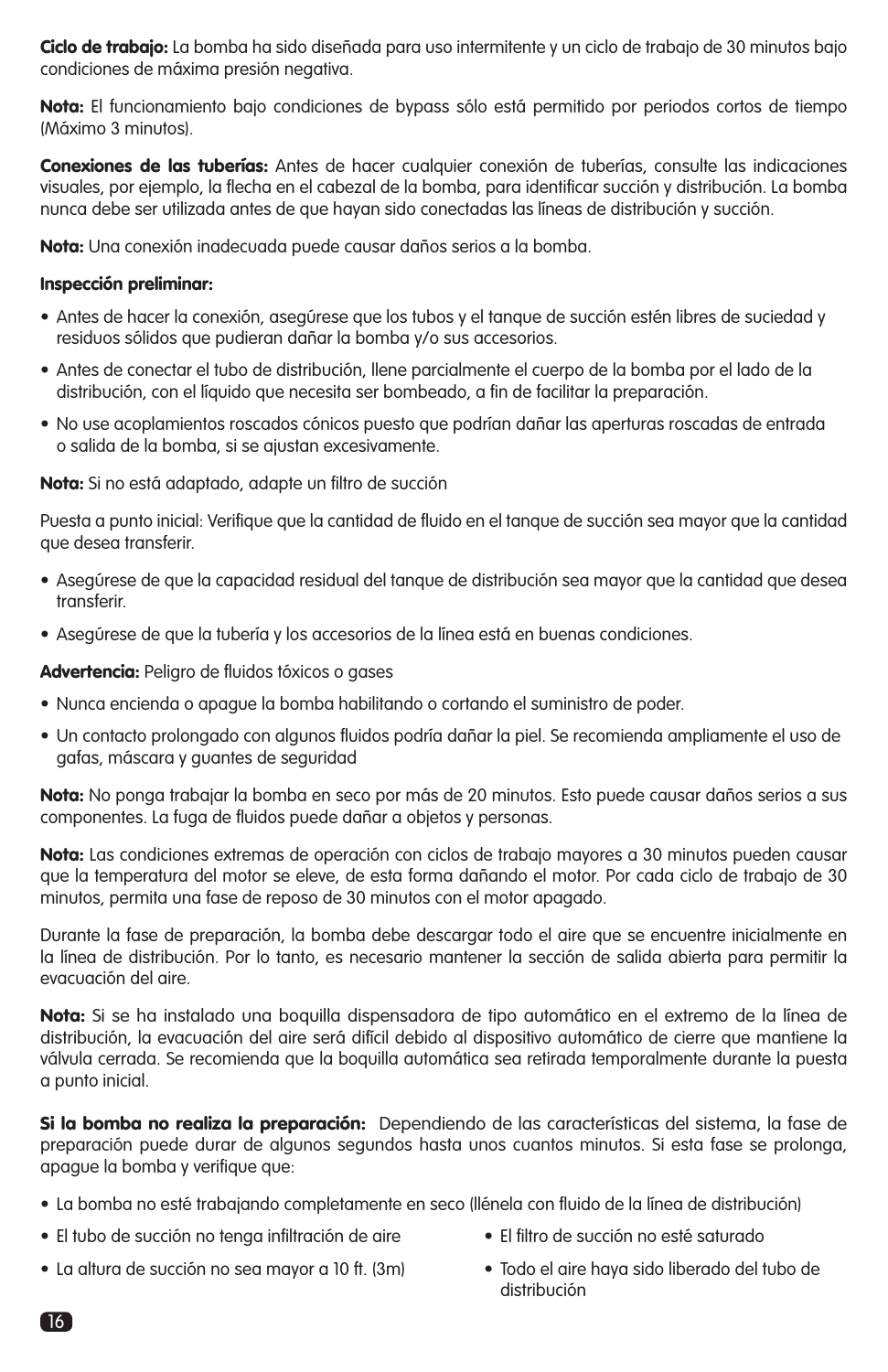Al final de la puesta a punto inicial: Cuando haya terminado la preparación, verifique que la bomba funciona dentro de los niveles anticipados, y en particular que:



- Bajo condiciones de máxima presión negativa, la absorción de potencia del motor permanece dentro de los valores mostrados en la etiqueta de identificación
- La presión de succión no es mayor a 7 PSI (0.5 bar)
- La presión negativa de distribución no excede la presión negativa máxima para la bomba.

Utilizar la bomba: La bomba nunca debe ser utilizada antes de que se hayan conectado las líneas de distribución y succión.

# Uso diario:

- 1. Si se usan tubos flexibles, inserte los extremos de éstos en los tanques. Si no existiera una ranura adecuada, sujete firmemente el tubo de distribución antes de comenzar la operación.
- 2. Antes de encender la bomba, asegúrese de que la válvula de distribución esté cerrada (boquilla de distribución o la de la línea)
- 3. Encienda el interruptor de encendido/apagado
- 4. Abra la válvula de distribución, sujetando firmemente el tubo
- 5. Mientras esté realizando la distribución, no inhale el producto que está siendo bombeando
- 6. En caso de que derrame un poco de fluido al realizar la distribución, conténganlo con tierra o arena para absorberlo y evite que se expanda
- 7. Cierre la válvula de distribución para detener la distribución
- 8. Cuando termine la distribución, apague la bomba

Nota: La válvula de bypass permite el funcionamiento con la línea de distribución cerrada sólo por periodos cortos (máximo 3 minutos). Para evitar daños en la bomba, después de utilizarla, asegúrese de apagarla.

En caso de una interrupción de la energía, presione el interruptor de encendido/apagado hacia apagado (OFF) de inmediato. En caso de que se utilicen selladores en el circuito de succión y distribución de la bomba, asegúrese de que estos productos no sean liberados dentro de la bomba. Los cuerpos extraños en el circuito de succión y distribución de la bomba podrían causar un mal funcionamiento y ruptura de los componentes de la bomba. En caso de operación prolongada de la bomba en seco, el circuito de succión podría vaciarse y la succión podría resultar difícil. Si es el caso, llene el circuito de succión con agua desmineralizada.

Mantenimiento: Instrucciones de seguridad: La bomba está diseñada y construida para requerir una cantidad mínima de mantenimiento. Antes de llevar a cabo cualquier trabajo de mantenimiento, desconecte el sistema de distribución, de cualquier fuente de energía eléctrica e hidráulica. Durante el mantenimiento, es obligatorio el uso de equipo de protección personal. Siempre tenga en cuenta las siguientes recomendaciones básicas para un buen funcionamiento de la bomba:

## Medidas a tomar:

Una vez a la semana: Verifique que las conexiones de la tubería no estén sueltas, para prevenir cualquier fuga

• Revise y mantenga limpio el filtro instalado en la línea de succión

Una vez al mes: Revise el cuerpo de la bomba y manténgalo limpio y libre de impurezas

• Revise que los cables del suministro eléctrico estén en buenas condiciones de operación

Periodos largos sin utilizar la bomba: En el momento en que se crea que el sistema permanecerá sin usarse durante al menos 15 días, éste deberá ser vaciado a fin de prevenir que cualquier producto se cristalice al interior. Después de esto, deberá realizarse un ciclo de enjuague. Se recomienda ampliamente que enjuague la bomba con agua desmineralizada.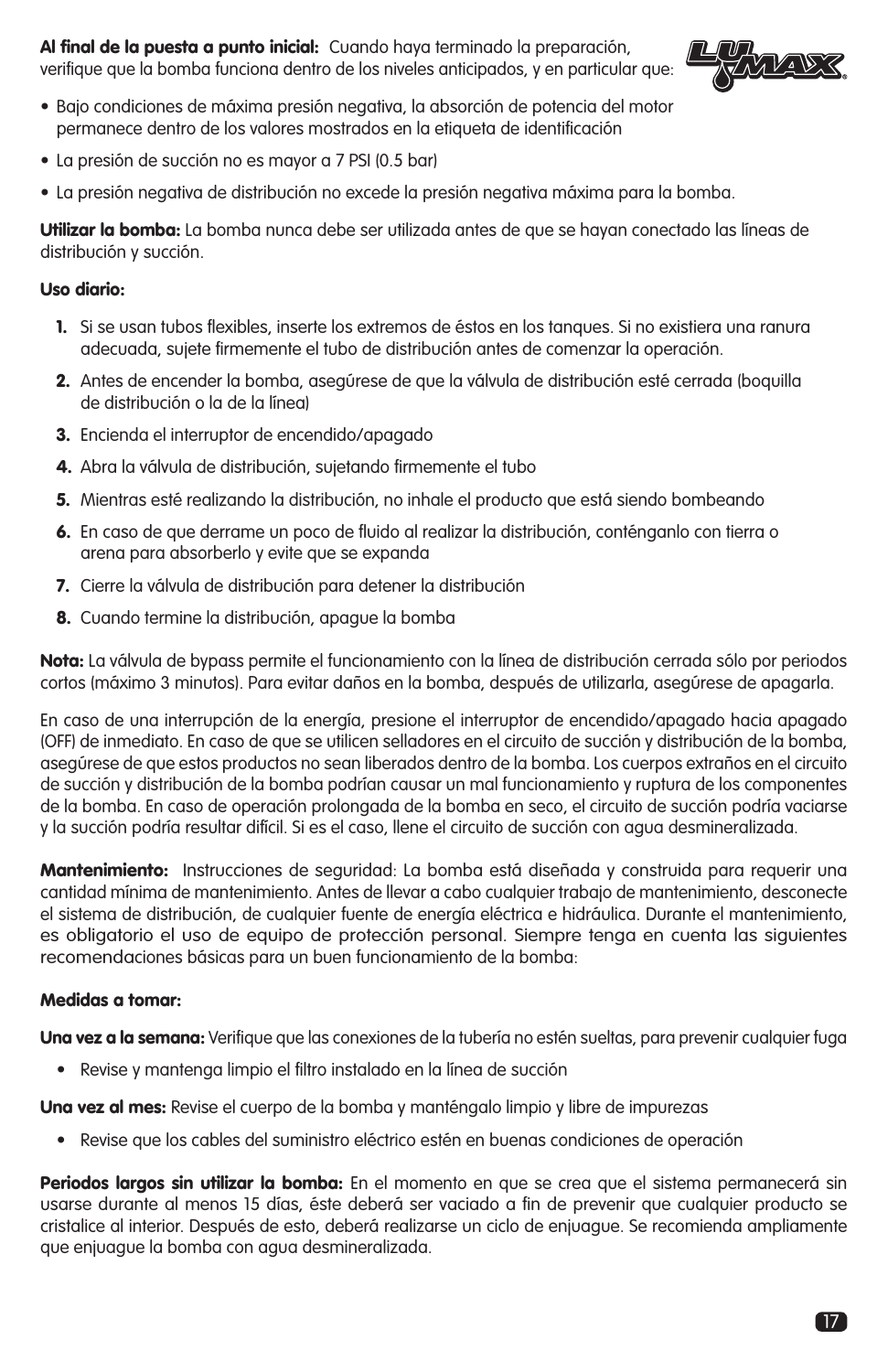| TABLA DE RESOLUCIÓN DE PROBLEMAS |  |  |  |  |  |  |
|----------------------------------|--|--|--|--|--|--|
|----------------------------------|--|--|--|--|--|--|

| Problema                                   | <b>Causa Probable</b>                                                                 | <b>Acción Correctiva</b>                                                                                         |  |
|--------------------------------------------|---------------------------------------------------------------------------------------|------------------------------------------------------------------------------------------------------------------|--|
| El motor no<br>está girando                | No hay energía eléctrica                                                              | Verifique las conexiones eléctricas y los<br>sistemas de seguridad                                               |  |
|                                            | El rotor está atascado                                                                | Verifique posibles daños u obstrucción de los<br>componentes giratorios                                          |  |
|                                            | El fusible está quemado                                                               | Reemplace el fusible                                                                                             |  |
|                                            | Problemas con el motor                                                                | Reemplace la unidad                                                                                              |  |
| El motor gira lentamente<br>cuando arranca | Bajo voltaje en la línea de<br>energía eléctrica                                      | Vuelva a ajustar el voltaje dentro de los<br>límites establecidos                                                |  |
|                                            | Nivel bajo del tanque de succión                                                      | Vuelva a llenar el tanque                                                                                        |  |
|                                            | Válvula al pie bloqueada                                                              | Limpie y/o reemplace la válvula                                                                                  |  |
|                                            | Filtro saturado                                                                       | Limpie el filtro                                                                                                 |  |
| Caudal débil o<br>inexistente              | Excesiva presión de succión                                                           | Coloque la bomba más abajo con respecto<br>al nivel del tanque o aumente la sección<br>transversal de la tubería |  |
|                                            | Elevada pérdida del cabezal en el circuito<br>de distribución (con el bypass abierto) | Use un tubo más corto o de mayor<br>diámetro                                                                     |  |
|                                            | Válvula de bypass bloqueada                                                           | Desarme la válvula, límpiela y/o reemplácela                                                                     |  |
|                                            | Está entrando aire a la bomba<br>por la tubería de succión                            | Revise los sellos de las conexiones                                                                              |  |
|                                            | Reducción de diámetro en la<br>tubería de succión                                     | Use tubería adecuada para operar bajo<br>presión de succión                                                      |  |
|                                            | Baja velocidad de rotación                                                            | Revise el voltaje de la bomba. Ajuste el voltaje<br>y/o use cables de mayor sección transversal                  |  |
|                                            | La tubería de succión está apoyada en<br>el fondo del tanque                          | Levante el tubo                                                                                                  |  |
| Se ha incrementado el<br>ruido de la bomba | Se está formando vacío                                                                | Reduzca la presión de succión                                                                                    |  |
|                                            | Funcionamiento irregular del<br>bypass                                                | Continúe con la distribución hasta que el aire<br>sea purgado del sistema de bypass                              |  |
|                                            | Presencia de aire en el fluido                                                        | Revise las conexiones de succión                                                                                 |  |
| La bomba no realiza la<br>preparación      | Circuito de succión bloqueado                                                         | Remueva el bloqueo del circuito de succión                                                                       |  |
|                                            | Mal funcionamiento de la válvula al pie<br>instalada en el circuito de succión        | Reemplace la válvula al pie                                                                                      |  |
|                                            | Las cámaras de succión están secas                                                    | Agregue líquido desde el lado de distribución<br>de la bomba                                                     |  |
|                                            | Las cámaras de succión están secas o<br>bloqueadas                                    | Remueva los bloqueos de las válvulas de<br>succión y distribución                                                |  |
| Fuga en el cuerpo de la<br>bomba           | El sello está dañado                                                                  | Reemplace la unidad                                                                                              |  |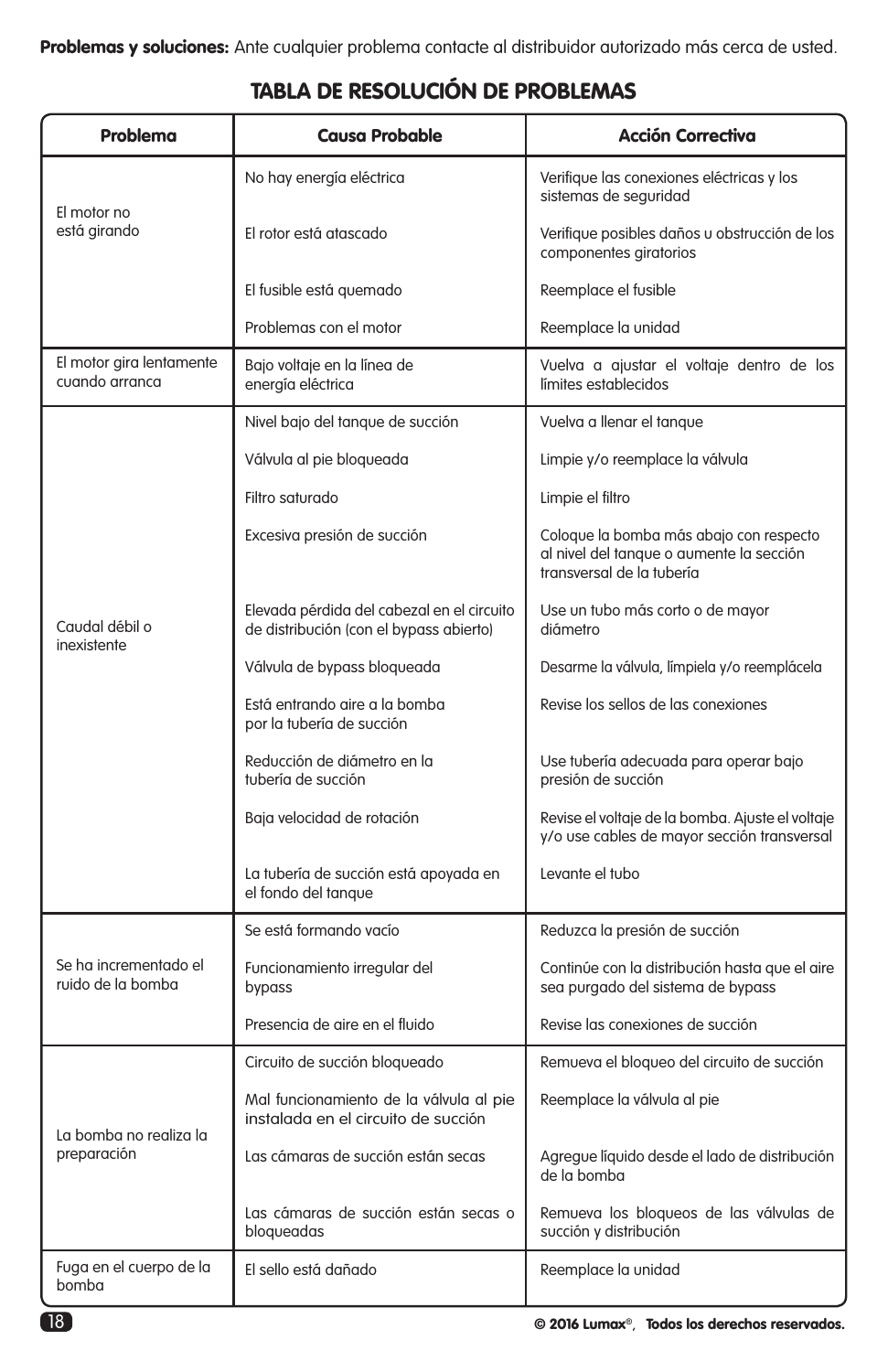# LX-1360 POMPE À DIAPHRAGME, 12V LX-1361 POMPE À DIAPHRAGME, 110V~120V, 50/60HZ.



Merci d'avoir acheté la Pompe Lumax®. Veuillez lire attentivement ce manuel opératif. Il est important que vous lisiez le manuel complet afin de vous familiariser avec l'unité avant de commencer le montage et/ou utiliser l'unité. Veuillez garder ce manuel opératif dans un endroit sûr pour toute consultation future. Si vous utilisez votre pompe correctement, et uniquement pour le but pour lequel elle a été fabriquée, vous profiterez d'un service sûr et fiable pendant longtemps. Merci d'acheter un produit Lumax de qualité.

AVERTISSEMENT: ELLE N'A PAS ÉTÉ APPROUVÉE POUR UTILISATION DANS ENVIRONNEMENTS EXPLOSIFS OU ENDROITS DANGEREUX - Cette pompe a été conçue pour être utilisée uniquement avec DEF (AdBlue), urée, fluides de basse densité sans huile ou pétrole, antigel, solutions savonneuses, eau, et produits chimiques doux à base d'eau. Elle n'est pas appropriée à être utilisée avec produits à base d'huile ou pétrole, tels que diesel, kérosène, essence etc. Utilisez toujours la pompe dans une zone bien ventilée. Ne fumez jamais près des fluides qui seront pompés. Suivez les conseils de sécurité de ce manuel. Consultez les matériaux qui se trouvent ensuite afin de vérifier quels fluides peuvent être pompés en utilisant cette pompe.

MATÉRIAUX QUI ONT CONTACT AVEC DES FLUIDES: Polyuréthane Thermoplastique (TPU); Polypropylène (PP); Nylon/Polyamide (NYL); Gomme de Nitrile (Buna-N/NBR); Viton® (Fluoropolymère Élastomère); Acier Inoxydable (SS 304)

Matières (pouvant être pompées): Anti-Freeze, Antigel (Alcool de Base); Solutions de Détergent; Jus de Fruits; Eau Salée (Saumure); Eau de Mer (Saumure); Solutions de Savon; Urée/DEF/AdBlue; Jus de Légumes; Eau, Distillée (Désionisée); Eau, Frais et Vins

Avertissement: Ce produit n'est pas conçu pour des applications d'eau potable (consommation humaine à boire et utiliser dans la cuisine) et il n'a pas été conçu pour être conformément aux conditions de la « Loi de consommation sûre d'eau » ("Safe Drinking Water Act") par rapport au bas niveau de plomb dans des applications d'eau potable. Ce mécanisme doit uniquement être utilisé en des applications d'eau non potable (consommation non humaine)

Matières (ne pouvant pas être pompées): Acétaldehydes; Acide Acétique 20-50%; Anhydride Acétique; Acétone; Alcools; Sulfate d'Aluminium; Ammoniac (Anhydrique et Liquide); Hydroxide d'Ammonium; Benzène Acid Benzoïque; Solutions de Blanchiment; Acide Borique - 30%; Liquide de Frein (Hexylèneglycol); Carbonate de Calcium; Chlorure de Calcium; Hypochlorite de Calcium - 20%; Sulfate de Calcium; Le Chlore (Humide); Chlorox Acide Citrique; Chlorure de Cuivre; Sulfate de Cuivre; Diesel Oil (Carburant ASTM No. 2); Acétate d'Éthyle; Ethylène Glycol; Formaldéhyde; Acid Formique; Huiles Combustibles (ASTM No. 1- No. 9); Essence (Sans Plomb); Essence (Petrol); Glycérine; Graisse; Heptane (Liquide de Freins); Hexane; Hexyl Alcools (Hexanol); Hexylèneglycol (Fluid Brake); Huile Hydraulique; Acide Chlorhydrique - 20%; Acide Chlorhydrique - 30%; Péroxide d'Hydrogène - 30%; Isobutyl Alcools; Alcool Isopropylique; Carburant d'Avion (de JP1 à JP6); Kérosène; Laques; Solvants Laque; Acide Lactique; Huiles Lubrifiantes (Pétrole); Méthyléthylcétone; Huile Minérale (Pétrole); Huile de Moteur; Naphte Acide Nitrique - 50%; Huiles, Animaux; Huiles, Minérales; Huiles, Légumes; Acide Oxalique; Pétrole (Pétrole Brut); Acide Phosphorique - 50%; Photographique Développeur; Chlorure de Potassium; Hydroxyde de Potassium (Potasse Caustique); Propylène Glycol; Huiles de Silicone; Soda Ash (Sodium Carbonate); Bicarbonate de Sodium; Chlorate de Sodium; Chlorure de Sodium; Chromate de Sodium; Hydroxide de Sodium - 50%; Hypochlorite de Sodium; Nitrate de Sodium; Nitrite de Sodium; Le peroxyde de Sodium; Phosphate de Sodium; Silicates de Sodium; Sulfate de Sodium; Sulfure de Sodium; Sulfite de Sodium; Acide Stéarique; Solvant Stoddard; Acide Sulfurique - 75%; Suif; Toluène, Toluol; Transformer Oil; Huiles de Transmission (Type A); Trichlorethane; Trichlorethylène; Térébenthine; Vernis; Les Huiles Végétales; Le Vinaigre; Xylène; Chlorure de Zinc et Sulfate de Zinc

PRÉCAUTION: La Liste de Matériaux ci-dessus doit être référencée seulement comme direction en sélectionnant du matériel pour une compatibilité chimique appropriée. Faites TOUJOURS l'essai de votre matériel sous les conditions spécifiques de votre application avant l'installation permanente. Les valeurs du comportement chimique listées dans ce manuel sont applicables à une période d'exposition de 48 heures.

# Form: LX-1360-61-IS 19

FAVERS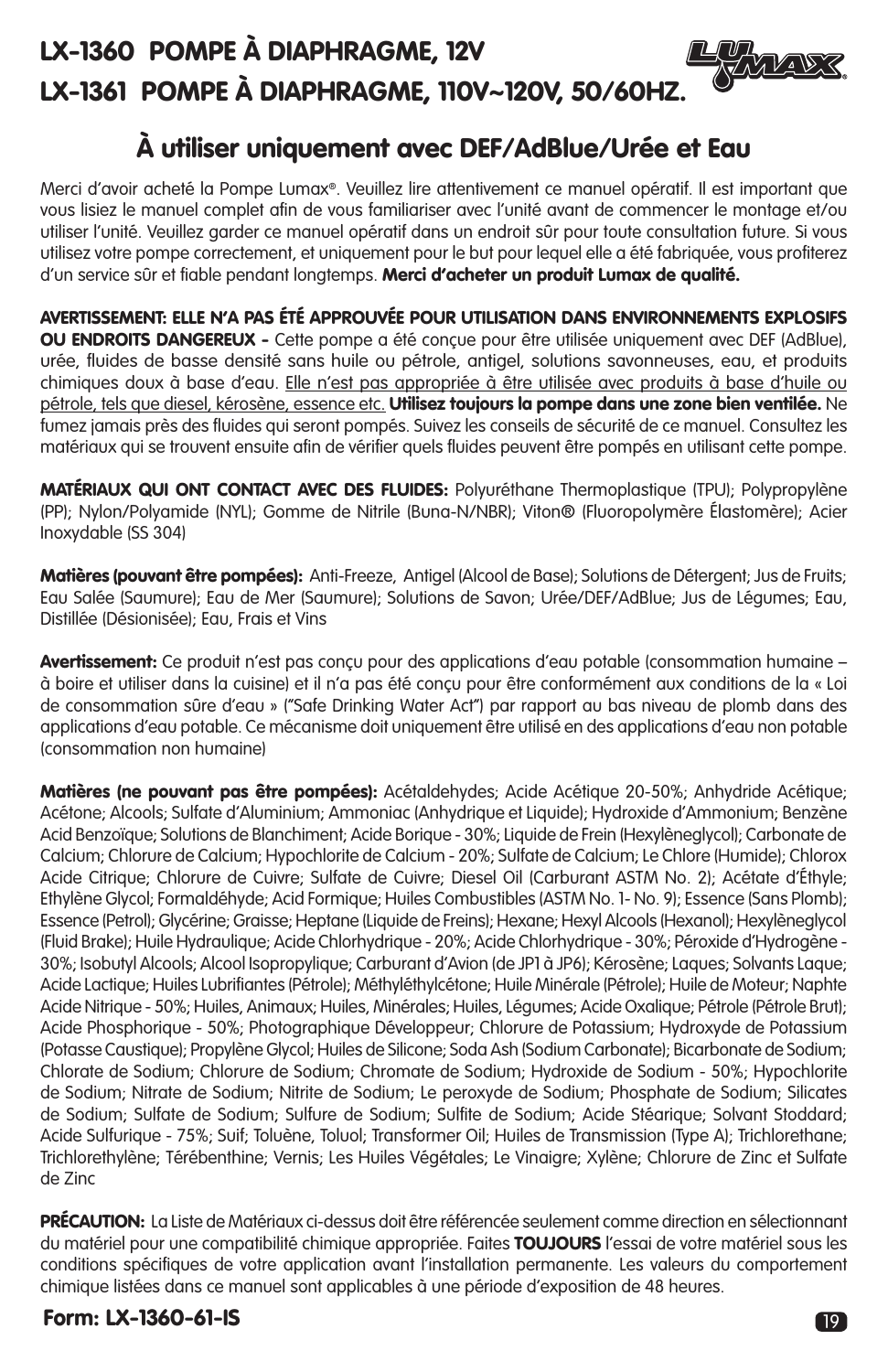Lumax n'a pas de connaissance sur des possibles effets au-delà de cette période. Toutes les recommandations sont basées sur l'exposition à température ambiante (72°F/22°C). Les résultats de compatibilité pourraient se dévier de ces recommandations, à températures élevées. Les recommandations ne sont basées que sur la présence du produit chimique listé. Les mélanges qui contiennent plus d'un produit chimique, peuvent affecter de façon importante la compatibilité chimique. Les produits et composants en polypropylène ne devraient pas être utilisés avec des produits chimiques qui ont un point d'inflammation bas, sans se soucier des résultats de la compatibilité chimique.

La sélection incorrecte ou inappropriée, ou l'utilisation peu convenable des produits référencés et décrits dans ce document, ou d'autres articles liés, peut causer des blessures personnelles sévères ou dégâts. Ce document et d'autres informations fournissent options du produit pour une recherche plus approfondie, réalisée par utilisateurs qui aient des compétences techniques. Il est important que vous analysiez tous les aspects de votre application et vérifiez l'information concernant les produits ou le système.

En raison de la variété des conditions d'opération et applications pour ces produits, l'utilisateur, à travers ses propres analyses et essais, est le seul responsable de faire la sélection finale des produits et garantir que tous les conditions de performance, sécurité et précaution soient remplies. Les matériaux décrits et référencés dans ce document peuvent être modifiés sans préavis. Lumax ne garantit pas (ni exprime, ni laisse entendre) que les informations sur ce tableau sont précises ou complètes, ou que n'importe lequel matériel est approprié à tout usage. Si vous avez des doutes sur quelques Matériaux qui puissent ou ne puissent pas être pompés, ne opérez pas la pompe. Vérifiez auprès Lumax s'il est sûr ou non, d'opérer la pompe.



# AVERTISSEMENT: POUR VOTRE PROPRE PROTECTION, LISEZ, COMPRENEZ ET SUIVEZ CES CONSEILS DE SÉCURITÉ ET TOUTES LES INSTRUCTIONS AVANT D'UTILISER CE PRODUIT !

Votre sécurité est très importante pour nous. Afin de garantir la sécurité de l'opérateur et protéger la pompe des dommages potentiels, vous devez être complètement familiarisé avec le manuel d'instructions avant de réaliser toute opération. Veuillez lire ce manuel opératif attentivement. Les instructions contenues dans ce manuel doivent être lues et comprises par l'opérateur avant d'utiliser la pompe. Il est extrêmement important que vous lisiez le manuel complet pour vous familiariser avec la pompe avant de commencer à utiliser l'unité. Avec les précautions appropriées, cette pompe vous fournira un temps prolongé de performance sans problèmes. Veuillez garder ce manuel opératif pour consultations futures.

Danger d'incendie et explosion: Les moteurs ne sont pas de type anti explosif. Ne les installez pas où il pourrait y avoir des vapeurs inflammables.

Danger de mauvaise utilisation du matériel: Il est responsabilité des gens qui en font l'installation, de fournir les accessoires pour la ligne, nécessaires pour assurer une opération correcte et sûre de la pompe. Les accessoires qui ne sont pas appropriés à être utilisés avec les matériaux indiqués préalablement pourraient endommager la pompe et causer des blessures aux gens, de même que causer pollution.

Précaution: La pompe ne doit pas être utilisée avant que les lignes de distribution et succion n'aient été branchées.

La pompe devra uniquement être utilisée en accord avec ces recommandations. Tout outil peut tomber en panne s'il est utilisé incorrectement. Pour éviter des blessures personnelles sévères lors de l'utilisation de la pompe, veuillez suivre ces conseils et règles de sécurité:

- NE utilisez pas la pompe pour des activités différentes à son but originel.
- Utilisez toujours des vêtements et équipement de protection approprié. N'utilisez pas des vêtements amples ou bijouterie. Ceux-ci pourraient se faire coincer entre les pièces mobiles. Il est recommandé d'utiliser gants protecteurs et chaussures anti glissants lorsqu'on travail avec la pompe. Il faut utiliser, pour protection de l'opérateur, dispositifs de protection approuvés et équipements de protection tels que lunettes de sécurité résistantes aux impacts, lunettes de sécurité ou de protection contre éclaboussures, masque pour le visage, chaussures de sécurité, protection pour les bras, gants protecteurs et tablier. Utilisez un élément protecteur qui couvre les cheveux, afin de tenir les cheveux longs.
- Utilisez un respirateur. Utilisez toujours un masque adéquat afin d'éviter l'inhalation de vapeurs et gaz dangereux. Ne fumez jamais près des fluides à être pompés. Utilisez toujours la pompe dans une zone bien ventilée.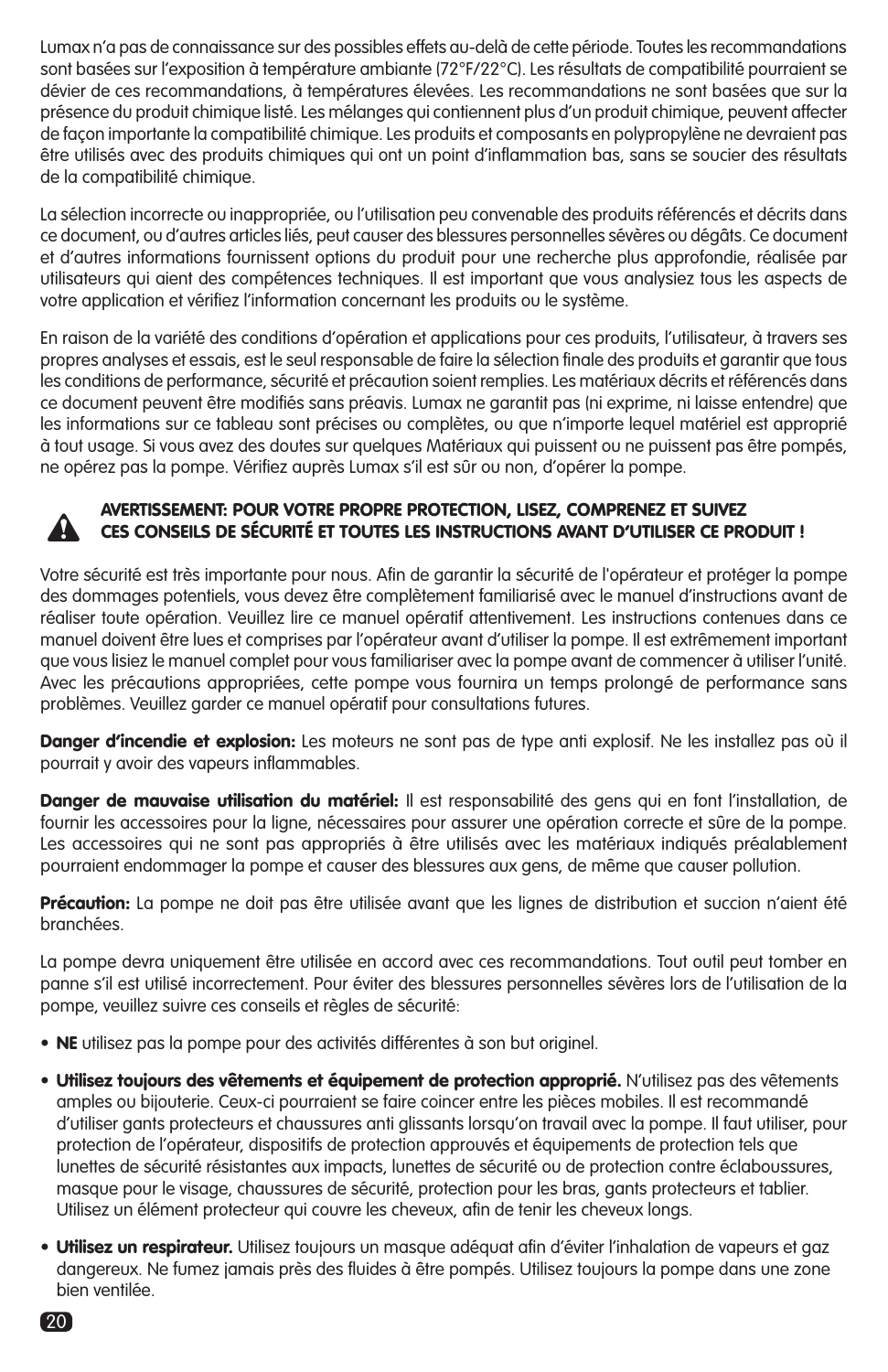- Restez alerte. Faites attention à ce que vous faites. Utilisez le sens commun. ALA DE N'utilisez pas la pompe si vous êtes fatigué ou sous l'influence d'un médicament. Restez alerte en tout moment, spécialement pendant opérations répétitives et monotones. Peut-être vous avez utilisé certains produits une centaine de fois, mais ne vous laissez pas rassurer par une fausse sensation de sécurité. Les outils peuvent être très dangereux s'ils ne sont pas utilisés avec précaution et selon les instructions.
- Ne soyez pas trop ambitieux. Maintenez une bonne position et équilibre en tout moment.
- Maintenez les visiteurs éloignés. Tous les visiteurs devront être éloignés de la zone de travail. Ne permettez pas que les visiteurs utilisent la pompe.
- Vérifiez les pièces endommagées. Avant d'utiliser la pompe, vérifiez soigneusement toute pièce endommagée pour déterminer si la pompe peut fonctionner de façon appropriée et réaliser sa fonction. Vérifiez l'alignement des pièces mobiles et le couplement de ces dernières, la rupture d'une pièce, le montage, et toute autre condition qui pourrait affecter l'opération. Toute pièce endommagée devra être réparée ou remplacée correctement chez un centre de service autorisé.
- Fournissez maintenance à la pompe soigneusement. Maintenez la pompe propre et fournissez du service ou maintenance réguliers pour une performance meilleure et sûre. Suivez les instructions pour lubrifier et remplacer les accessoires. Inspectez périodiquement la pompe, et si celle-ci où une des ses pièces seraient endommagées, - faites-les réparer chez un centre de service autorisé. Inspectez toujours votre pompe est **remplacez-la immédiatement** si elle est endommagée ou présente usure.
- Stockez la pompe après l'utiliser. Quand vous ne l'utilisez pas, la pompe devra être stockée dans un endroit sec, haut et/ou à clé. Assurez la pompe et la zone de travail contre les enfants.
- La pompe **devra** uniquement être réparée par des techniciens qualifiés.
- Vérifiez toujours les lois et dispositions locales par rapport à la manipulation, pompage et élimination de liquides. Débarrassez-vous de façon adéquate des fluides pompés. Ne les renversez pas dans drainages publiques, drainages ménagers ou jardins de derrière. Prenez contact avec les fonctionnaires municipaux responsables de la manipulation de déchets afin de vous informer sur les méthodes appropriées d'enlèvement.

# Si vous avez des doutes par rapport à si une situation est sûre ou non, n'utilisez pas la pompe.

# SPÉCIFICATIONS:

- Voltage : 12VDC (LX-1360) / 110V-120VAC (LX-1361)
- Puissance : 300W (LX-1360) / 330W (LX-1361)
- Ampérage du Moteur : 16A (LX-1360) / 3A (LX-1361)
- Interrupteur allumer/éteindre
- Débit : 11 GPM (40L/Min)
- Cycle d'opération : 30 Minutes de façon continue
- Succion : LX-1360, 10 ft. (3m) / LX-1361, 32 ft. (10m)
- Vitesse : 2850 RPM
- Auto préparation : Jusqu'à 10 ft. (3m) sur le niveau du liquide
- Pression: 40 PSI (3bar)
- Diamètre de sect. d'entrée : Tuyau fileté 3/4" (19mm)
- Viscosité : Jusqu'à 1000 cps./4600 SSU max.
- Diamètre de sect. de sortie : Tuyau fileté 1" (25mm)
- PH (Élevé) : 8PH
- Température maximale des liquides: 140°F (60°C)
- Longueur du câble : 6.4 Ft. (2m)
- Type de branchement d'entrée / sortie : Languette Base de Montage (LX-1360): 3" x 2" (76 x 50mm) 2 pcs. Connecteurs 3/4" (19mm) • Base de Montage (LX-1361): 4" x 3" (100 x 80mm) 2 pcs. Connecteurs 1" (25mm)
	- -
- LX-1360 Dimensions : 10" x 9.75" x 5.75" (270 x 245 x 142mm)
- LX-1361 Dimensions : 11.5" x 9.75" x 7" (290 x 245 x 180mm)
- LX-1360 Poids Net/Brut : 9 lbs. / 9.5 lbs. (4kg. / 4.2kg.)
- LX-1361 Poids Net/Brut : 13 lbs. / 14 lbs. (6 kg. / 6.5kg.)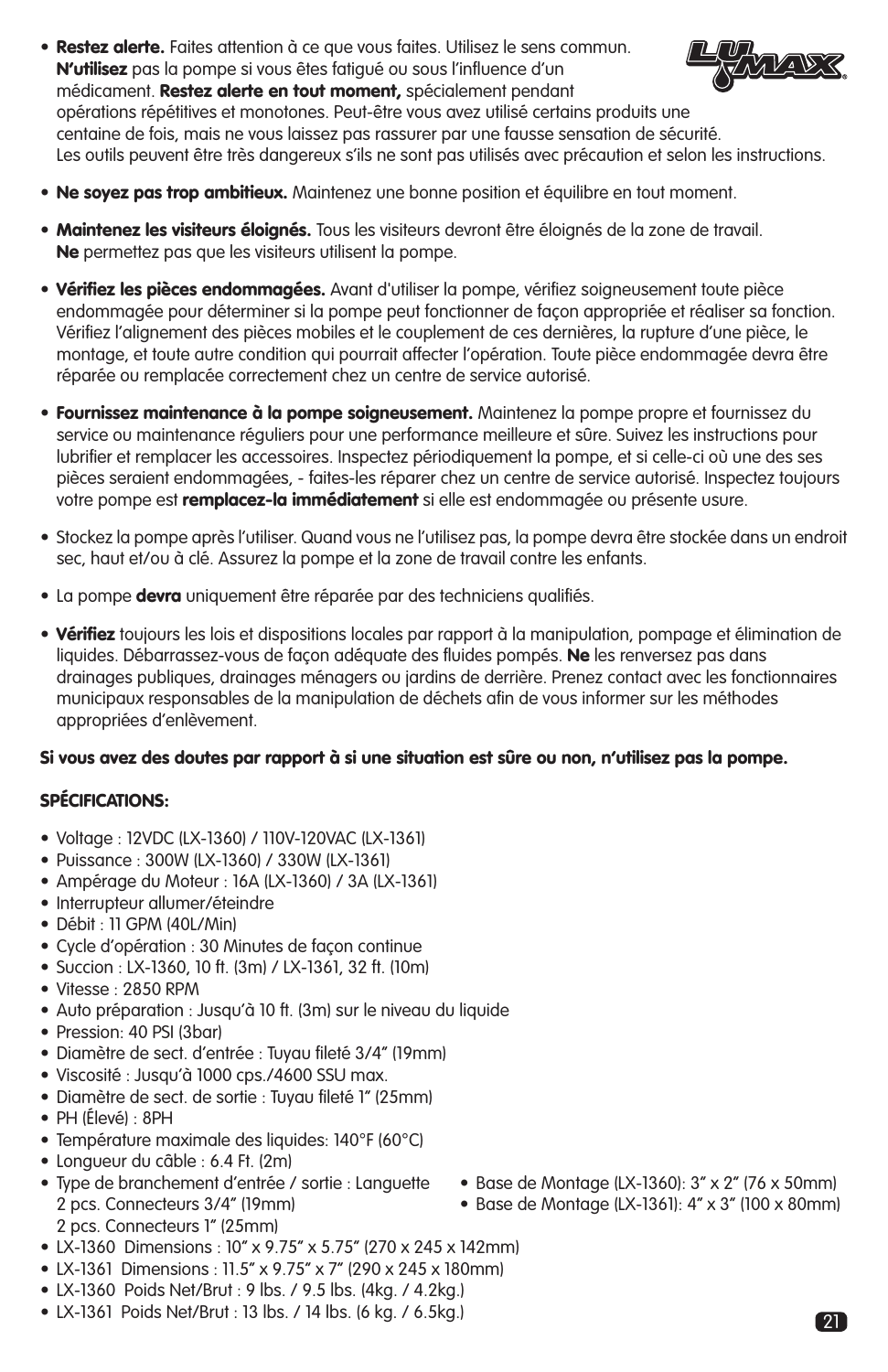Inspection préliminaire: Vérifiez que tous les composants soient présents. Demandez toute pièce manquante à Lumax.

- Vérifiez que la pompe n'ait pas subi des dommages pendant le transport et le stockage.
- Nettoyez soigneusement les sections d'entrée et sortie de succion et distribution, en remuant la poussière ou des matériaux d'emballage.
- Vérifiez que les donnés électriques correspondent à celles indiquées sur l'étiquette des données.
- Installez toujours dans une zone bien éclairée.
- Installez la pompe à une hauteur minimale de 0.3" (0.80cm) sur la surface.

Emplacement et configuration: En cas d'installation en plein air, procédez à protéger la pompe en la plaçant sous un toit de protection.

Note: La pompe peut-être installée en n'importe quelle position (axe de la pompe, verticale ou horizontale). La pompe doit être fixée de façon stable en utilisant les trous sur la base du moteur et les dispositifs de réduction de vibrations.

Note: La gamme d'accessoires pour la pompe la fait adéquate pour différents usages, installations et applications. La base de support peut-être positionnée de différentes façons.

Distribution de l'énergie électrique: La pompe devra recevoir énergie d'une source sûre et une ligne de courant direct: batterie ou distribution électrique 12 V avec transformateur de sécurité. Les variations maximales acceptables des paramètres électriques sont : +/- 10% de tension.

Avertissement: La distribution d'énergie des lignes avec des valeurs qui ne rentrent pas dans les limites indiquées pourrait causer dommages sévères aux composants électriques et une réduction de la performance d'opération.

Branchements Électriques: Il est responsabilité de l'installateur, de réaliser les branchements électriques conforme aux régulations applicables. Respectez les instructions suivantes (non exhaustives) afin d'assurer un branchement électrique approprié :

- Avant l'installation et la maintenance, assurez-vous que la distribution d'énergie aux lignes électriques ait été coupée.
- Utilisez des câbles avec sections transversales minimales, voltages mesurés et un type d'installation qui soit approprié pour les caractéristiques des spécifications de la pompe.
- Fermez toujours le couvercle de la caisse allongée de la terminale avant d'allumer la distribution d'énergie, après avoir vérifié que l'état des joints assure un niveau de protection IP55.

## Accessoires électriques:

- Câbles avec accessoires des connecteurs rapides pour branchement à la ligne de distribution d'énergie
	- Câble Rouge: Pole Positif (+) Câble Noir: Pole Négatif (-)
- Caisse allongée de la terminale Interrupteur complet Allumer/Éteindre
- Fusible de branchement contre court-circuit et courant excessif avec les caractéristiques suivantes :
	- 25A pour modèles de 12V
	- Câble de la batterie de 6.4 Ft. (2m) avec crampons pour branchement de la batterie 12 V (LX-1360)
	- Câble de distribution de courant électrique de 5 Ft. (1.5m) LX-1361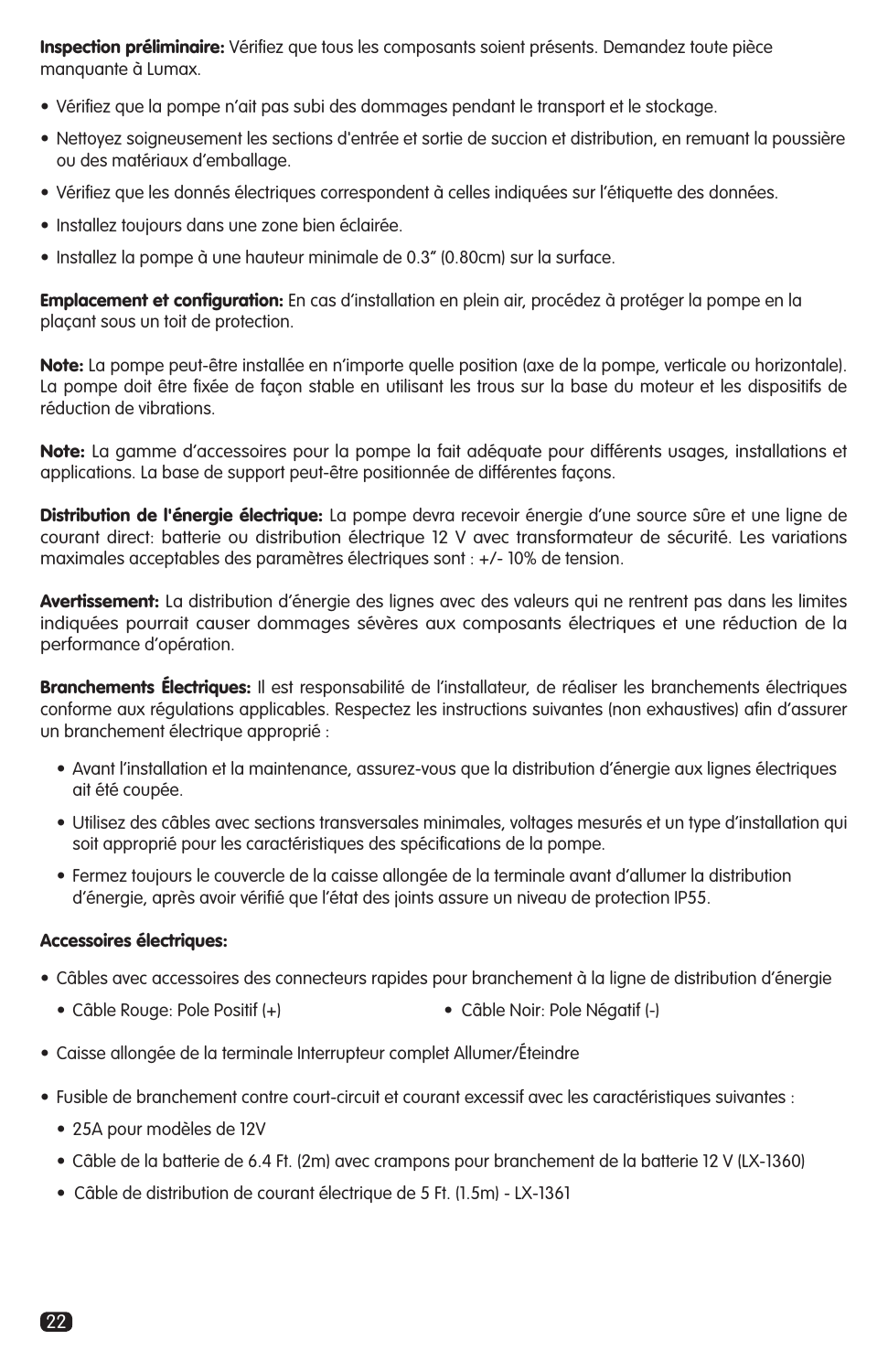

LX-1360 Branchements Électriques

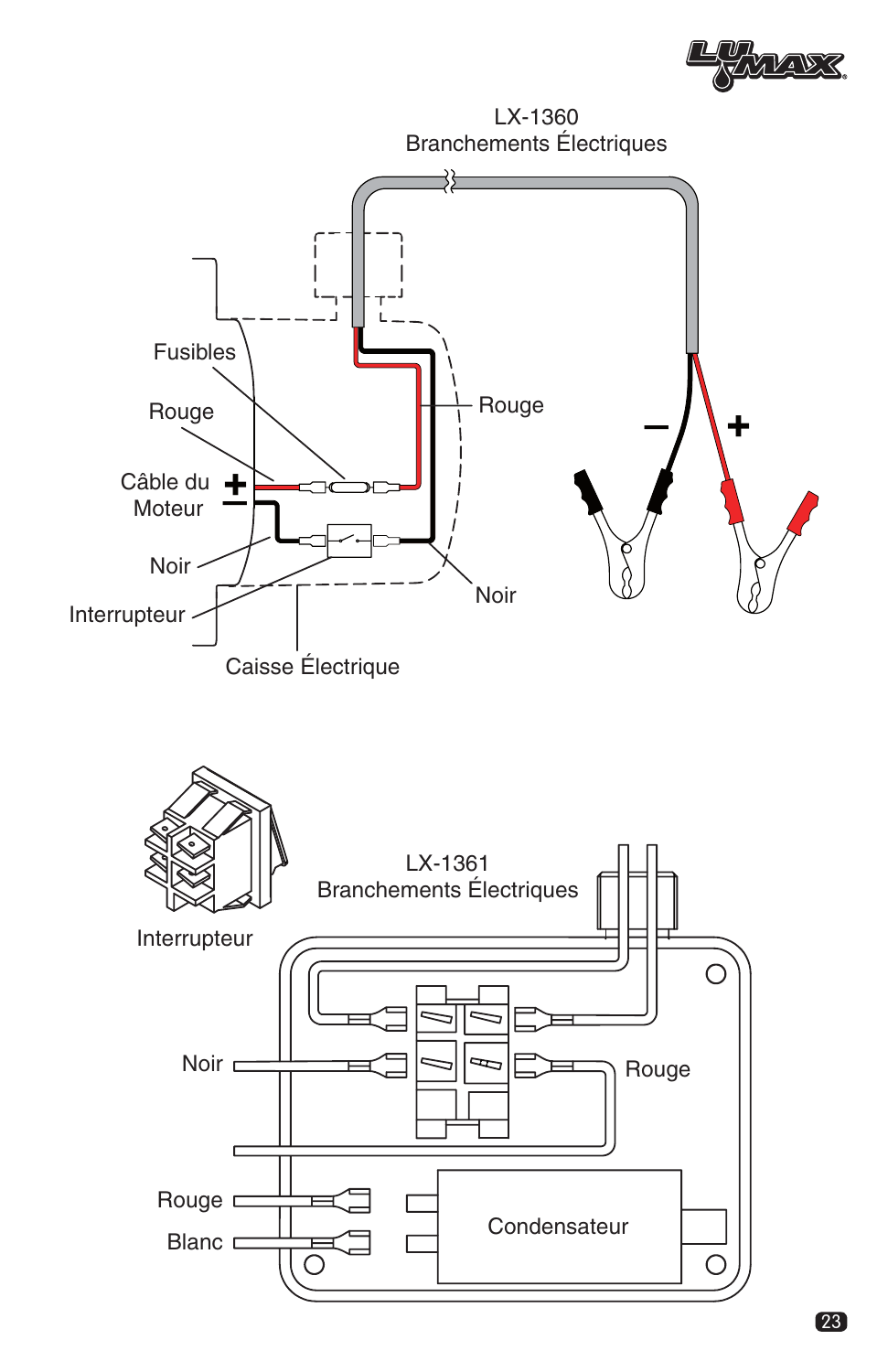### Notes sur les lignes de distribution et succion

Ligne de distribution - Effets sur le débit: La longueur et le diamètre du tuyau, le débit du liquide fourni et les accessoires adaptés, peuvent créer des pressions négatives au-dessus de celles permises. Dans ces cas là, le contrôle mécanique de la pompe (by-pass) sera activé afin de réduire le débit.

Comment réduire les effets sur le débit: Pour éviter ces problèmes, les résistances au flux du système doivent être réduites en utilisant des tuyaux d'un diamètre plus petit et/ou plus grand, ainsi qu'accessoires pour la ligne avec résistances basses (par exemples buses automatiques pour débits supérieurs).

#### Caractéristiques des tuyaux de distribution

Le tuyau de distribution doit avoir les suivants caractéristiques techniques :

- Diamètre nominal minimal recommandé : 3/4" (19mm)
- Pression nominale recommandée : 145 PSI (10 bar)

Ligne de succion: Les pompes à diaphragme, au déplacement positif, fonctionnent à auto préparation et comportent une bonne capacité de succion. Pendant la phase de mise à point, lorsque les tuyaux de succion sont vides et la pompe est mouillée, l'unité de la pompe est capable d'aspirer du liquide à partir d'une distance verticale maximale de 10 ft. (3m)

Note: Le temps de préparation peut être de quelques minutes. On suggère de réaliser les opérations de préparation sans une buse automatique et en s'assurant que la pompe soit correctement mouillée.

Note: Installez toujours une valve au pied afin de prévenir que le tuyau de succion soit vidé et pour maintenir la pompe mouillée en tout moment. Ceci assurera que la pompe démarre toujours immédiatement la prochaine fois qu'elle soit utilisée.

**Formation de vide:** La pompe peut fonctionner avec des vides de jusqu'à 7 PSI (0.5 bar) dans la bouche de succion. Une pression au-delà de 7 PSI (0.5 bar) peut causer la formation de vide, ce qui mène à une chute du débit et une augmentation du niveau de bruit.

Comment prévenir la formation de vide: Il est important d'assurer des vides minimaux dans la bouche de succion:

- En utilisant des tuyaux courts avec un diamètre supérieur identique
- En réduisant au maximum les sections courbes des tuyaux
- En utilisant filtres de succion larges
- En utilisant valves au pied avec la moindre résistance possible
- En maintenant les filtres de succion propres parce que lorsqu'ils sont saturés, ils augmentent la résistance du système.

Note: La distance verticale entre la pompe et le fluide doit être dans les 10 ft. (3m) maximaux nécessaires pour la préparation. Si la distance est plus grande, ont devra installer une valve au pied afin de permettre que les tuyaux de succion soient remplis, et dans ce cas, le diamètre des tuyaux doit être plus grand. Il est recommandé que la pompe ne soit pas installée à une distance verticale supérieure à 10 ft. (3m).

Note: Si le réservoir de succion se trouve au-dessus de la pompe, une valve au pied devra être installée afin de prévenir les fuites accidentelles de fluides. Précisez les dimensions de l'installation pour contenir les pressions négatives causées par les tambourinements de l'eau.

Note: C'est une bonne pratique d'installer immédiatement indicateurs de vide et pression d'air dans les sections d'entrée et sortie de la pompe, ce qui permet de vérifier que les conditions d'opération soient dans les limites anticipées. Afin de prévenir que les tuyaux de succion soient vidés lorsque la pompe est arrêtée, on devra installer une valve au pied.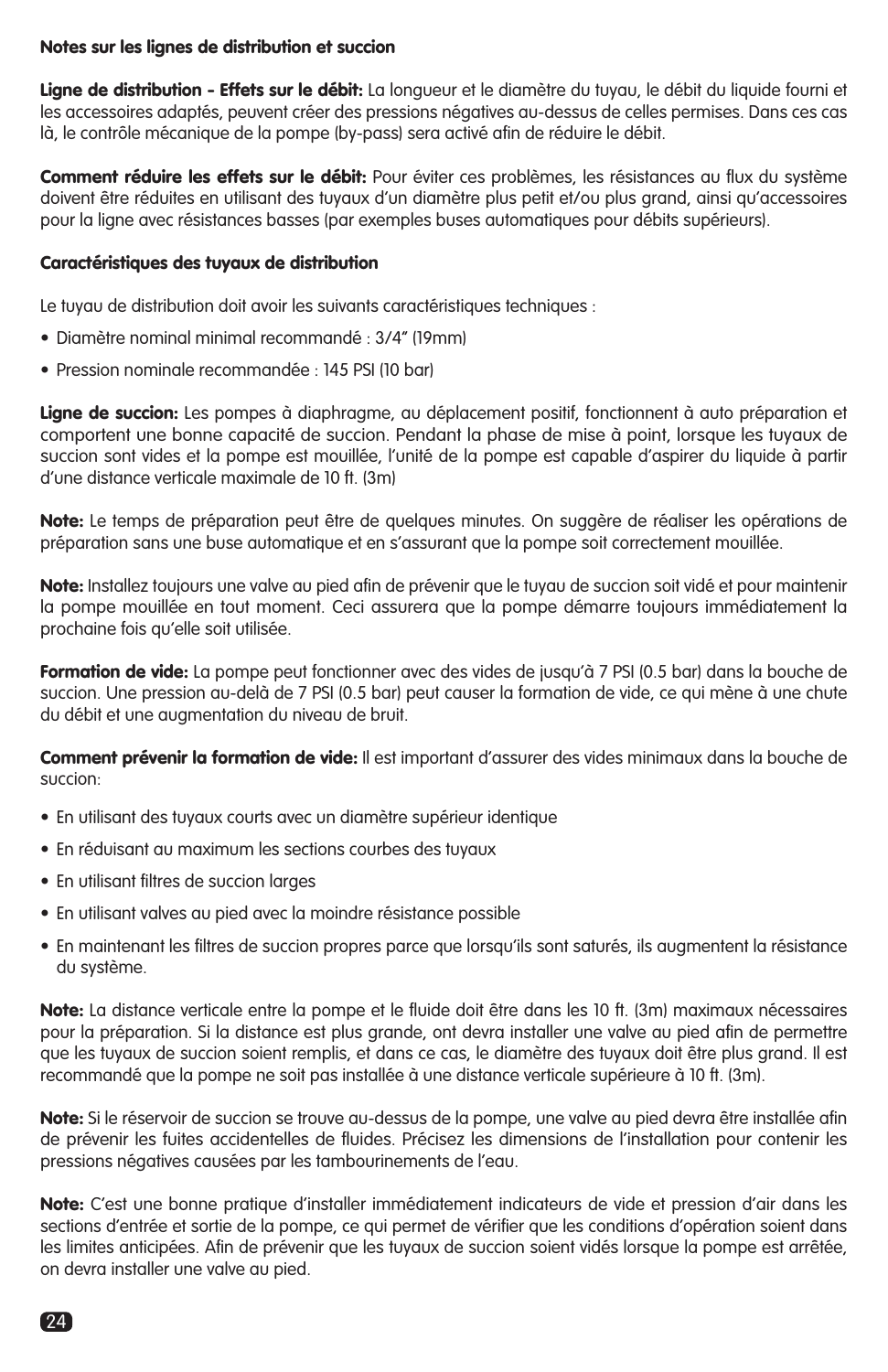Caractéristiques des tuyaux de succion: Le tuyau de succion doit avoir les spécifications techniques suivantes:



- Diamètre nominal minimal recommandé : 3/4" (19mm)
- Pression nominale recommandée : 145 PSI (10 bar
- Utilisez tuyaux appropriés pour l'opération à bas vide (par exemple, tuyaux à centre métallique)

Cycle d'opération: La pompe a été conçue pour utilisation intermittente et un cycle d'opération de 30 minutes sous conditions de pression maximale négative.

Note: Le fonctionnement sous conditions de by-pass ne sera permis que pour périodes courtes de temps (3 minutes au maximum).

Branchements des tuyaux: Avant réaliser tout branchement de tuyaux, consultez les indications visuelles, par exemple, la flèche sur la tête de la pompe, pour identifier succion et distribution. La pompe ne devra jamais être utilisée avant que les lignes de distribution et succion n'aient été branchées.

Note: Un branchement incorrect peut causer dommage sévère à la pompe.

#### Inspection préliminaire:

- Avant de faire le branchement, assurez-vous que les et tuyaux et le réservoir de succion sont libres de saleté et résidus solides qui pourraient endommager la pompe et/ou ses accessoires.
- Avant de brancher le tuyau de distribution, remplissez partiellement le corps de la pompe par le côté de la distribution, avec le liquide à être pompé, afin de faciliter la préparation.
- N'utilisez pas d'accessoires filetés coniques car ils pourraient endommager les ouvertures filetées d'entrée et sortie de la pompe, s'ils sont serrés excessivement.

Note: S'il n'y a pas de filtre de succion, en adaptez un

Mise à point initiale: Vérifiez que la quantité de fluide dans le réservoir de succion soit plus grande que la quantité que vous désirez transférer.

- Assurez-vous que la capacité résiduelle du réservoir de distribution soit plus grande que la quantité que vous désirez transférer.
- Assurez-vous que les tuyaux et les accessoires de la ligne soient en bon état.

#### Avertissement: Danger de fluides toxiques ou gaz

- N'allumez ou éteignez jamais la pompe en actionnant ou coupant la distribution d'énergie.
- Le contact prolongé avec quelques fluides pourrait endommager la peau. Il est fortement recommandé d'utiliser des lunettes, masque et gants de sécurité.

Note: Ne mettez pas la pompe en marche à sec pour plus de 20 minutes. Ceci pourrait causer dommage sévère à ses composants. La fuite de fluides peut causer du dommage à objets et personnes.

Note: Les conditions extrêmes d'opération avec cycles d'opération supérieurs à 30 minutes peuvent causer que la température du moteur s'élève, endommageant ainsi le moteur. Par chaque cycle d'opération de 30 minutes, permettez une phase de repos de 30 minutes avec le moteur éteint.

Pendant la phase de préparation, la pompe doit décharger tout l'air qui se trouve initialement dans la ligne de distribution. Par conséquent, il est nécessaire de maintenir ouverte la section de sortie pour permettre l'évacuation de l'air.

Note: Si une buse verseuse automatique a été installée dans le bout de la ligne de distribution, l'évacuation de l'air sera difficile en raison du dispositif automatique de fermeture qui maintient la valve fermée. Il est recommandé que la buse automatique soit retirée temporellement pendant la mise à point initiale.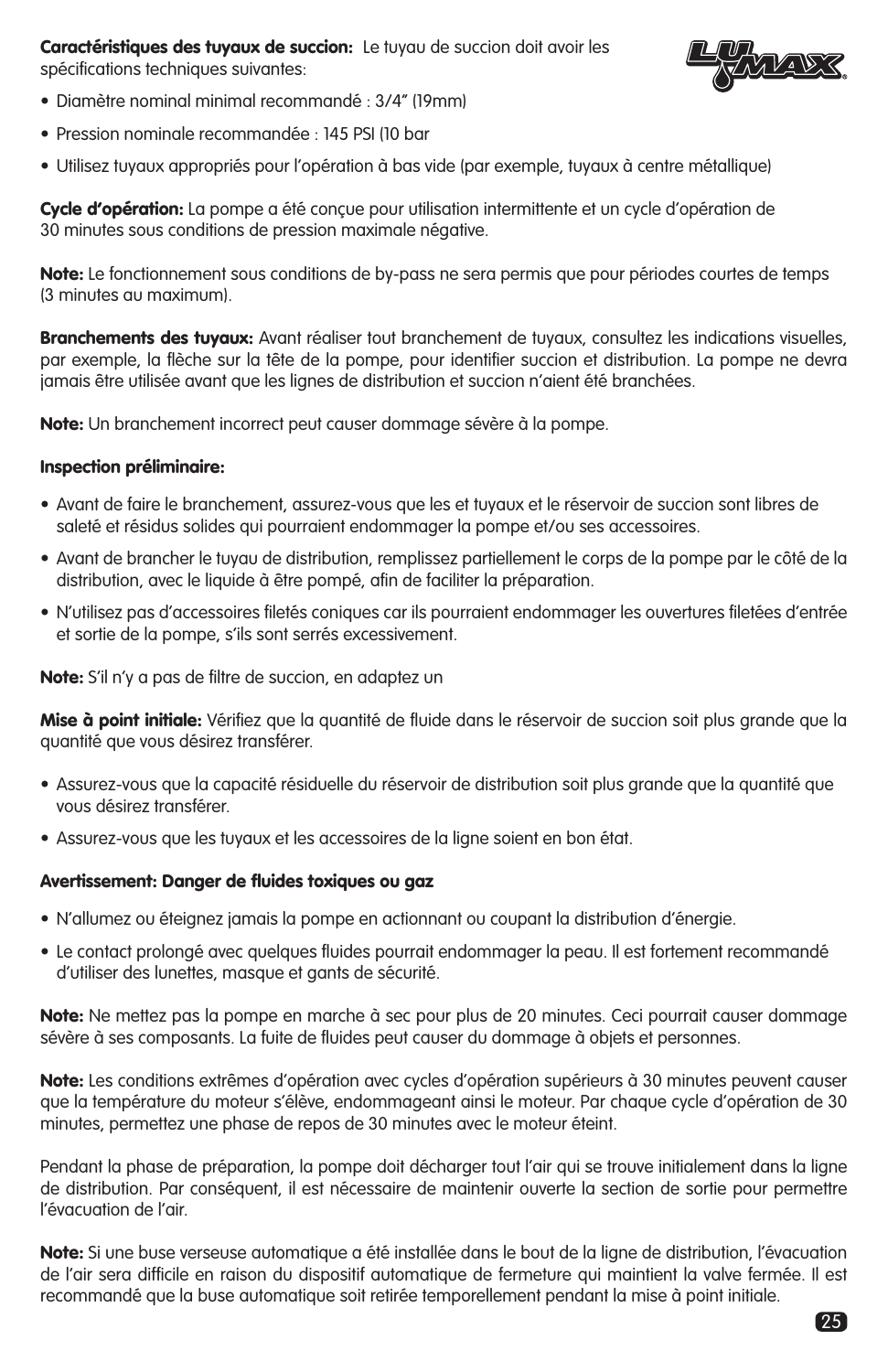Si la pompe ne réalise pas la préparation: En dépendant des caractéristiques du système, la phase de préparation peut durer de quelques secondes jusqu'à plusieurs minutes. Si cette phase se prolonge, éteignez la pompe et vérifiez que:

- La pompe ne fonctionne pas complètement à sec (remplissez-la avec fluide de la ligne de distribution)
- Le tuyau de succion n'ait pas d'infiltration d'air
- Le filtre de succion ne soit pas saturé
- Le hauteur de succion ne soit pas supérieur à 10 ft. (3m)
- Tout l'air ait été libéré du tuyau de distribution

# À la fin de la mise à point initiale

Une fois que vous aurez terminé la préparation, vérifiez que la pompe fonctionne dans les niveaux anticipés, et en particulier que:

- Sous conditions de pressions négatives maximales, l'absorption de puissance du moteur reste dans les valeurs montrées dans l'étiquette d'identification
- La pression de succion n'est pas supérieure à 7 PSI (0.5 bar)
- La pression négative de distribution n'excède pas la pression négative maximale pour la pompe.

Utiliser la pompe: La pompe ne doit jamais être utilisée avant que les lignes de distribution et succion n'aient été branchées.

# Utilisation quotidienne:

- 1. Si vous utilisez des tuyaux flexibles, insérez les extrêmes de ceux-ci dans les réservoirs. S'il n'y aurait pas une rainure adéquate, tenez fermement le tuyau de distribution avant de commencer l'opération.
- 2. Avant d'allumer la pompe, assurez-vous que la valve de distribution soit fermée (buse de distribution ou de la ligne)
- 3. Actionnez l'interrupteur allumer/éteindre
- 4. Ouvrez la valve de distribution en tenant fermement le tuyau
- 5. Pendant que vous réalisez la distribution, n'inhalez pas le produit qui est en train d'être pompé
- 6. En cas que vous renversiez un peu de fluide en réalisant la distribution, contenez-le avec de la terre ou du sable pour l'absorber, et évitez que ça se répande.
- 7. Fermez la valve distribution pour arrêter la distribution
- 8. Une fois que vous aurez finit la distribution, éteignez la pompe

Note: La valve de by-pass ne permet le fonctionnement avec la ligne de distribution fermée que pour périodes courtes (3 minutes au maximum). Afin d'éviter dommages à la pompe, après l'avoir utilisée, assurez-vous de l'éteindre.

En cas de coupure d'énergie, appuyez immédiatement sur l'interrupteur allumer/éteindre vers le sens 'éteindre' (OFF). Si on utilise des produits d'étanchéité dans le circuit de succion et distribution de la pompe, assurez-vous que ces produits ne soient pas libérés à l'intérieur de la pompe. Les corps étranges dans le circuit de succion et distribution de la pompe pourraient causer une mauvaise fonctionnement et rupture des composants de la pompe. En cas d'opération prolongée de la pompe à sec, le circuit de succion pourrait se vider et la succion pourrait résulter difficile. Si c'est le cas, remplissez le circuit de succion avec de l'eau déminéralisé.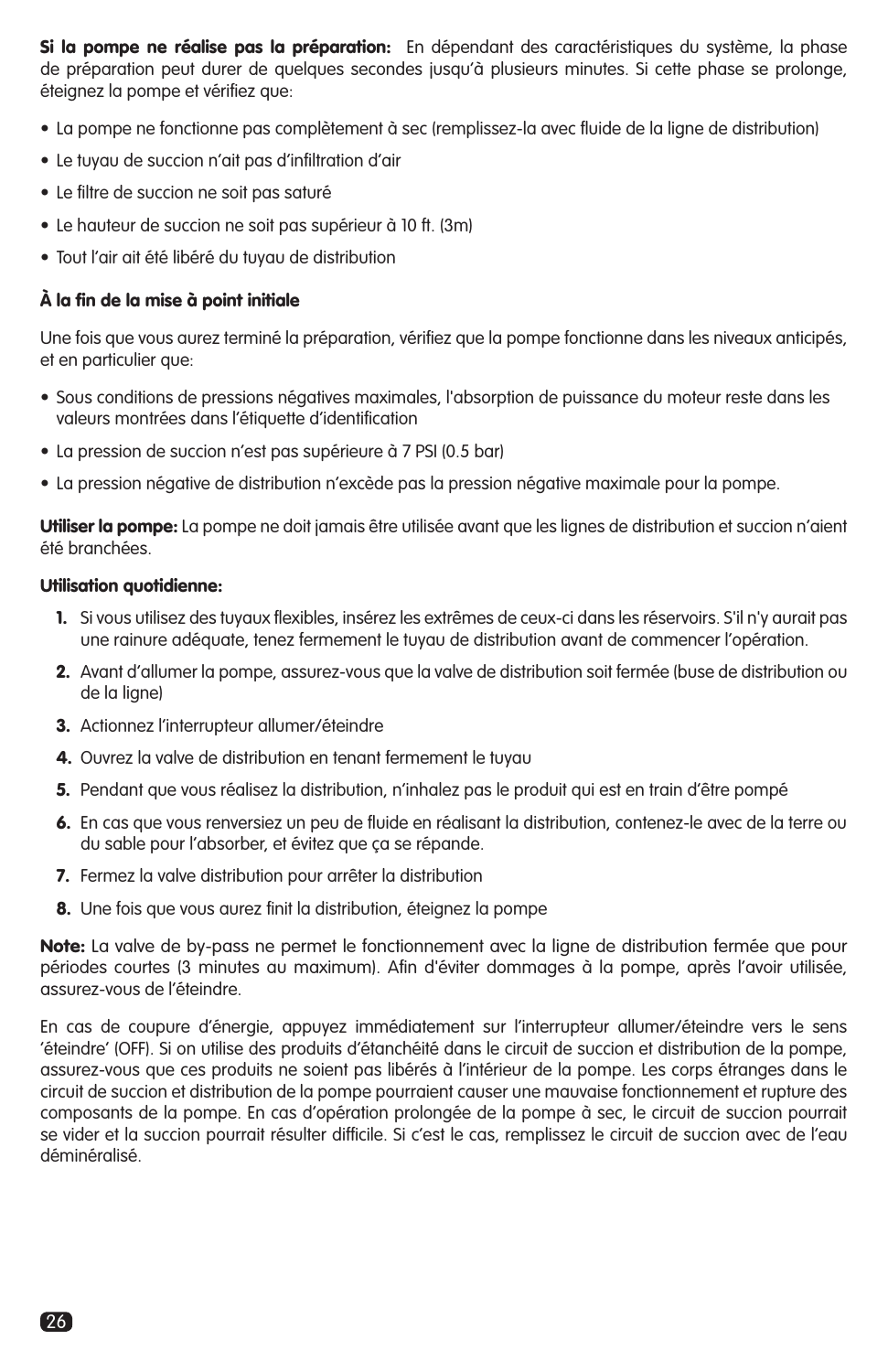### Maintenance:

Instructions de sécurité: La pompe est conçue et fabriquée pour ne requérir qu'une quantité minimale de maintenance. Avant de réaliser tout travail de



maintenance, débranchez le système de distribution, de toute source d'énergie électrique et hydraulique. Pendant la maintenance, l'utilisation d'équipement de protection personnelle est obligatoire. Prenez toujours compte des suivantes recommandations basiques pour un bon fonctionnement de la pompe:

• Toute maintenance devra être réalisée uniquement par personnel qualifié. L'altération du matériel peut causer dégradation, blessures aux gens et/ou dégâts, et elle pourrait avoir comme résultat l'annulation de la garantie.

Lorsqu'il y ait risque de congélation, videz le circuit et la pompe, en prenant soin de placer la pompe dans une ambiance où la température ne soit pas inférieure à 32°F (0°C). Vérifiez que les étiquettes qui se trouvent dans le système ne se détériorent ou ne se décollent pas au cours du temps.

## Mesures à prendre:

Une fois par semaine: Vérifiez que les branchements des tuyaux ne soient pas desserrés, afin de prévenir toute fuite

• Vérifiez et maintenez propre le filtre installé dans la ligne de succion

Une fois par mois: Vérifiez le corps de la pompe et maintenez-le propre et libre d'impuretés

• Vérifiez que les câbles de distribution électrique soient en bon état d'opération

Périodes longues sans utiliser la pompe: Au moment où l'on pense que le système restera sans utilisation pendant au moins 15 jours, celui-ci devra être vidé afin de prévenir que tout produit utilisé se cristallise à l'intérieur. Après ça, on devra réaliser un cycle de rinçage. Il est fortement recommandé de rincer la pompe avec de l'eau déminéralisée.